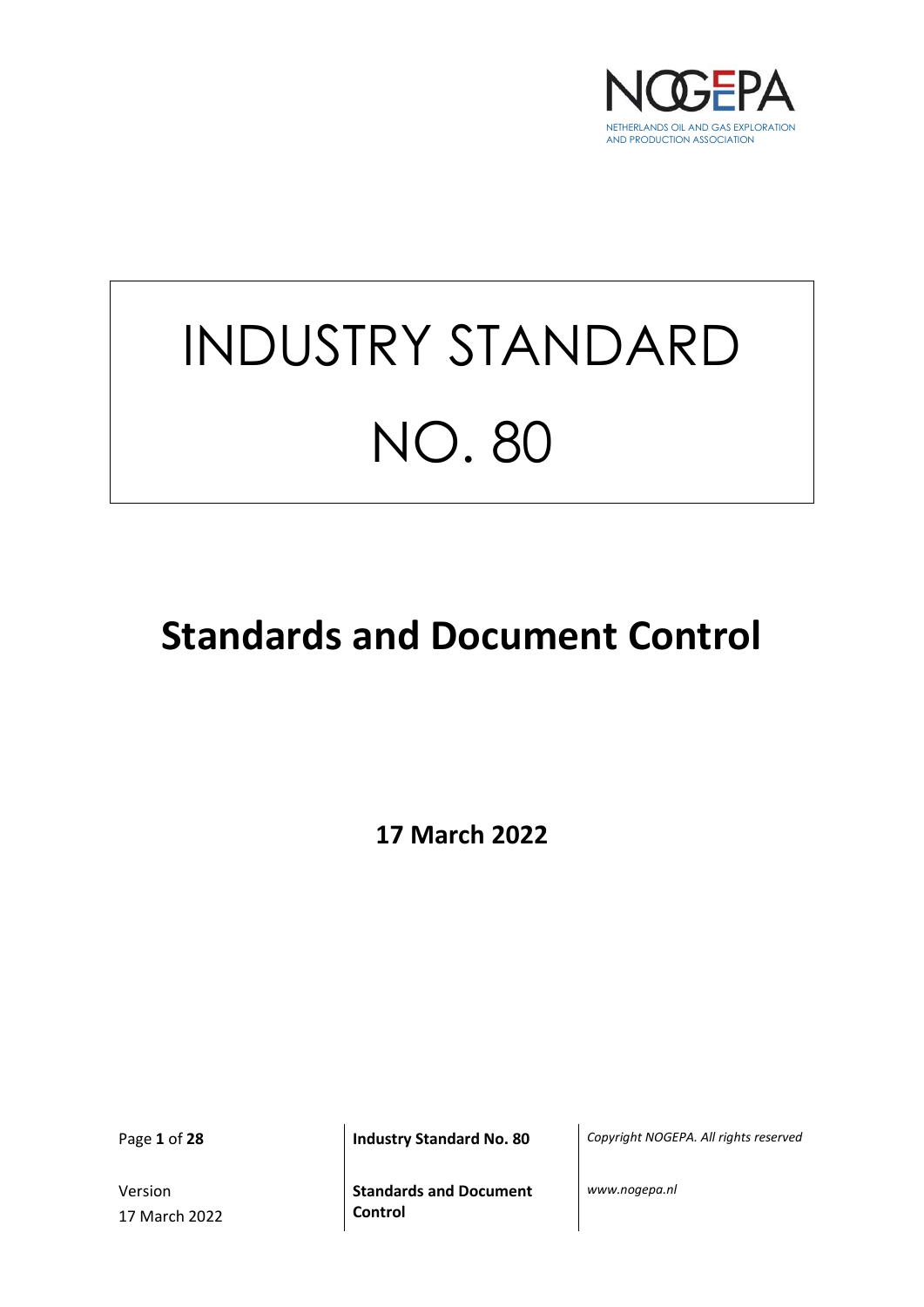

## Index

| 1.      |  |  |  |
|---------|--|--|--|
| 2.      |  |  |  |
| 2.1     |  |  |  |
| 2.2     |  |  |  |
| 2.3     |  |  |  |
| 2.4     |  |  |  |
| 2.5     |  |  |  |
| 2.6     |  |  |  |
| 2.7     |  |  |  |
| 2.8     |  |  |  |
| 2.9     |  |  |  |
| 3.      |  |  |  |
| 3.1     |  |  |  |
| 3.2     |  |  |  |
| 3.3     |  |  |  |
| 3.4     |  |  |  |
| 3.5     |  |  |  |
| 3.6     |  |  |  |
| 4.      |  |  |  |
| 4.1     |  |  |  |
| 4.2     |  |  |  |
| 4.3     |  |  |  |
| 4.4     |  |  |  |
| 4.5     |  |  |  |
| 4.6     |  |  |  |
| Annex I |  |  |  |

Page 2 of 28

**Industry Standard No. 80** 

Copyright NOGEPA. All rights reserved

Version 17 March 2022 **Standards and Document** Control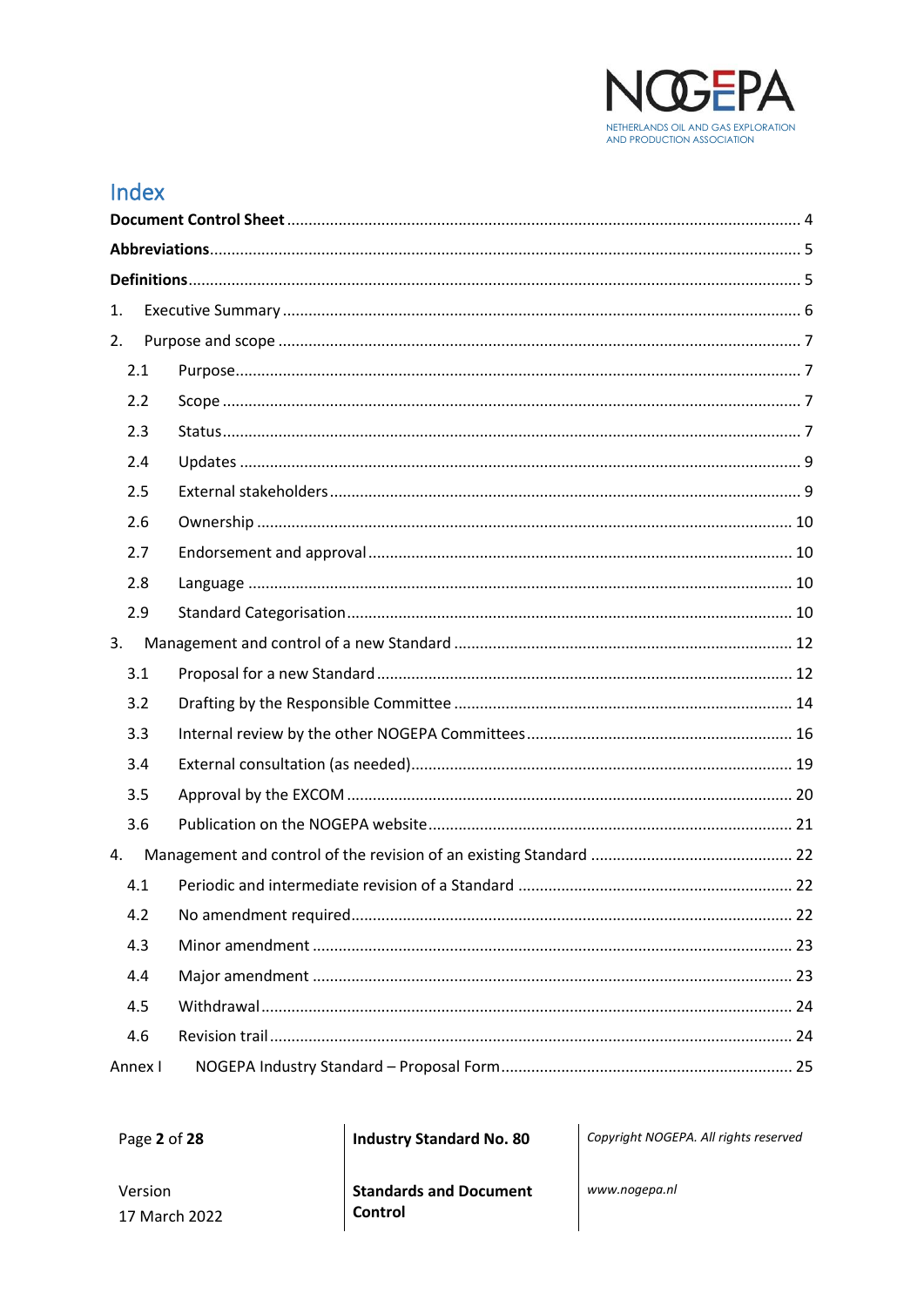

Version 17 March 2022

**Standards and Document Control**

Page **3** of **28 Industry Standard No. 80** *Copyright NOGEPA. All rights reserved*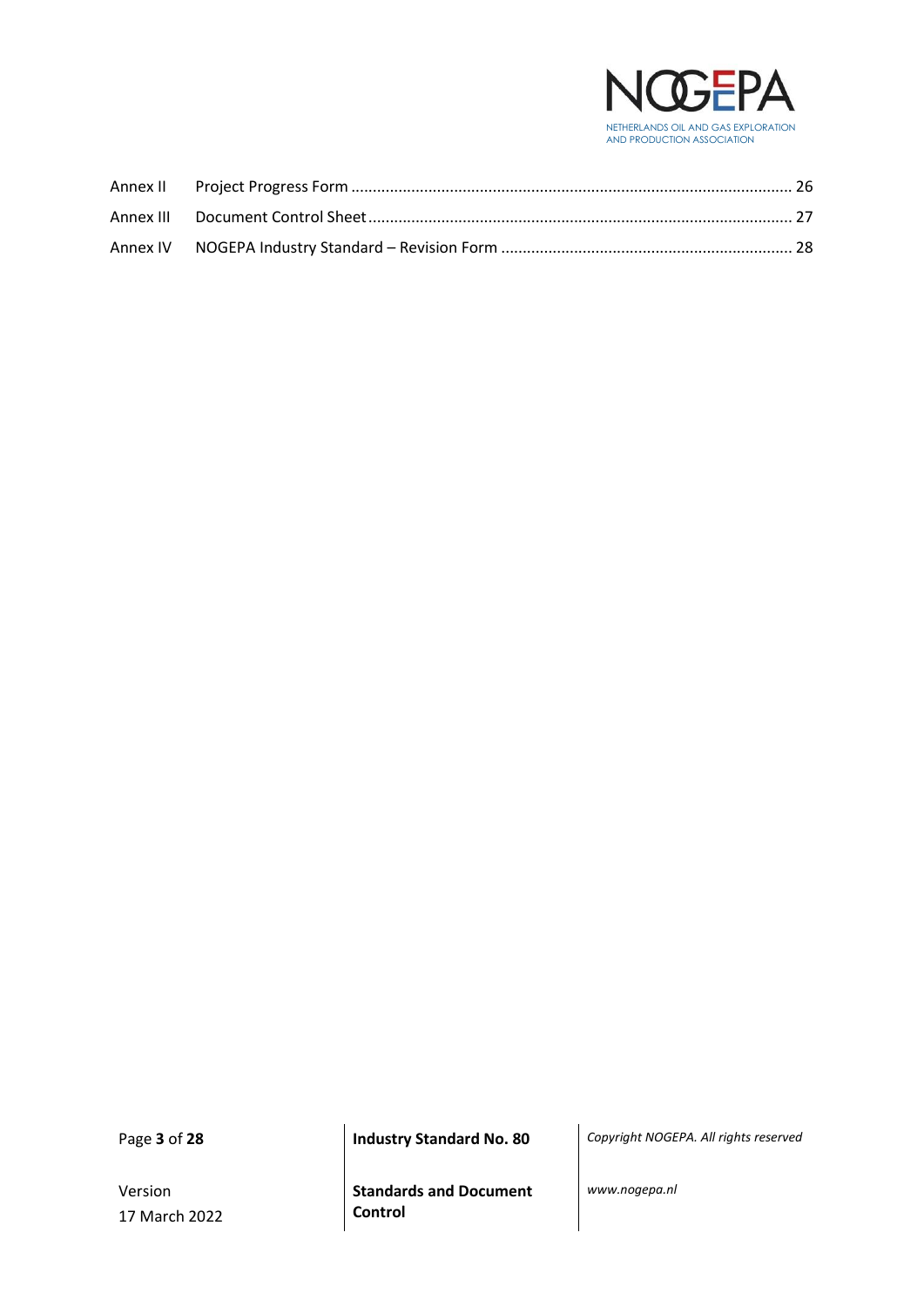

## <span id="page-3-0"></span>**Document Control Sheet**

| <b>Control Sheet</b>   |                                                                    |  |  |
|------------------------|--------------------------------------------------------------------|--|--|
| Responsible Committee  | LEGCOM                                                             |  |  |
| Title Document (NL)    | Leidraden en Document Beheer                                       |  |  |
| Title Document (UK)    | <b>Standards and Document Control</b>                              |  |  |
| Type Document (NL/UK)  | Industrie Leidraad/Industry Standard                               |  |  |
| <b>Control Number:</b> | 80                                                                 |  |  |
| <b>Control Status:</b> | Controlled / Uncontrolled when printed                             |  |  |
| <b>Issue Status</b>    | This document has been published electronically on the NOGEPA      |  |  |
|                        | Website. In order to maintain this document as a "controlled copy" |  |  |
|                        | any formal revisions will be published via this Website and should |  |  |
|                        | replace all previously issued revisions.                           |  |  |

| Document update timeframe | C3               |                  |
|---------------------------|------------------|------------------|
| l C1 - 12 Months          | $C2 - 24$ Months | $C3 - 36$ Months |
| $\mid$ C4 – 60 Months     |                  |                  |

| <b>Endorsed by</b>            |       |  |  |
|-------------------------------|-------|--|--|
| Health Safety and Environment | Name  |  |  |
| Committee                     | Date: |  |  |
|                               | Name  |  |  |
| Legal Committee               | Date: |  |  |
|                               | Name  |  |  |
| <b>Operations Committee</b>   | Date: |  |  |
| <b>Approved by</b>            |       |  |  |
| <b>Executive Committee</b>    | Name  |  |  |
|                               | Date: |  |  |

| <b>Revision History</b> |                  |                                             |           |          |          |
|-------------------------|------------------|---------------------------------------------|-----------|----------|----------|
| Rev                     | Date             | Description                                 | Author    | Reviewed | Approved |
|                         | 02-12-2015       | First Issue                                 | P. Meijer |          |          |
|                         | 24 June 2020     | Adjustments after review<br>Legal Committee | M. Crijns |          |          |
| 3                       | 17 March<br>2022 |                                             | M. Visser |          |          |

This document will be controlled in accordance with the NOGEPA Industry Standard No. 80 on Standards and Document Control.

Page **4** of **28 Industry Standard No. 80** *Copyright NOGEPA. All rights reserved*

Version 17 March 2022 **Standards and Document Control**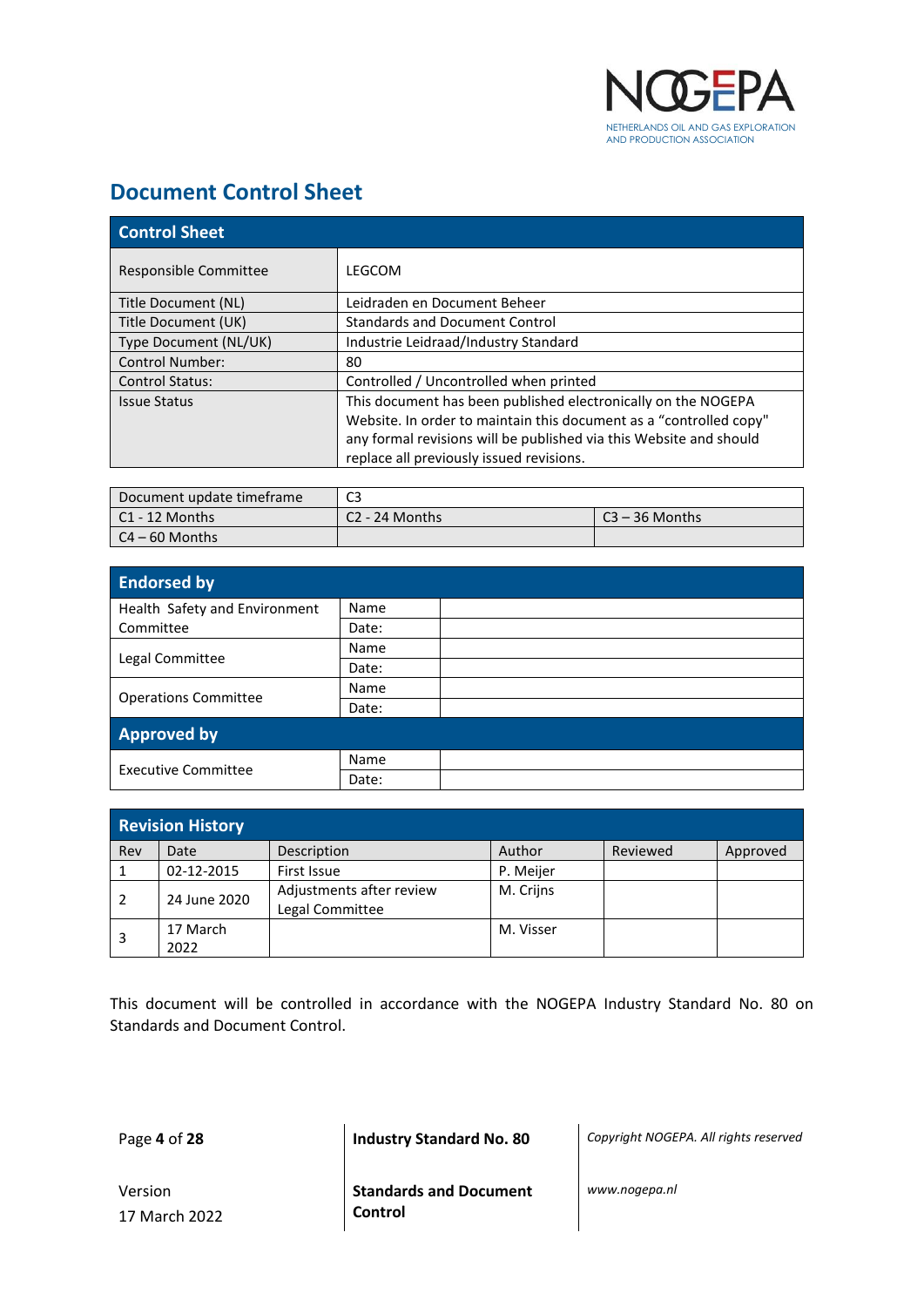

## <span id="page-4-0"></span>**Abbreviations**

| EXCOM         | <b>Executive Committee of NOGEPA</b>                           |
|---------------|----------------------------------------------------------------|
| <b>HSECOM</b> | Health Safety and Environment Committee of NOGEPA              |
| LEGCOM        | Legal Committee of NOGEPA                                      |
| <b>NOGEPA</b> | Netherlands Oil and Gas Exploration and Production Association |
| <b>OPCOM</b>  | <b>Operations Committee of NOGEPA</b>                          |

## <span id="page-4-1"></span>**Definitions**

| <b>Good Operating</b><br>Practice | the application of those methods and practices customarily used in good<br>and prudent oil and gas field practice in the Netherlands and/or on the<br>Netherlands Continental Shelf with that degree of diligence and<br>prudence reasonably and ordinarily exercised by experienced operators<br>engaged in the Netherlands and/or on the Netherlands Continental Shelf<br>in a similar activity under similar circumstances and conditions. |  |
|-----------------------------------|-----------------------------------------------------------------------------------------------------------------------------------------------------------------------------------------------------------------------------------------------------------------------------------------------------------------------------------------------------------------------------------------------------------------------------------------------|--|
| Responsible Committee             | The committee of NOGEPA that has been appointed by the EXCOM as<br>the owner of a specific Standard.                                                                                                                                                                                                                                                                                                                                          |  |
| Standard                          | A NOGEPA Industry Standard as approved in accordance with this<br>Standard 80.                                                                                                                                                                                                                                                                                                                                                                |  |

Version 17 March 2022

Page **5** of **28 Industry Standard No. 80** *Copyright NOGEPA. All rights reserved*

**Standards and Document Control**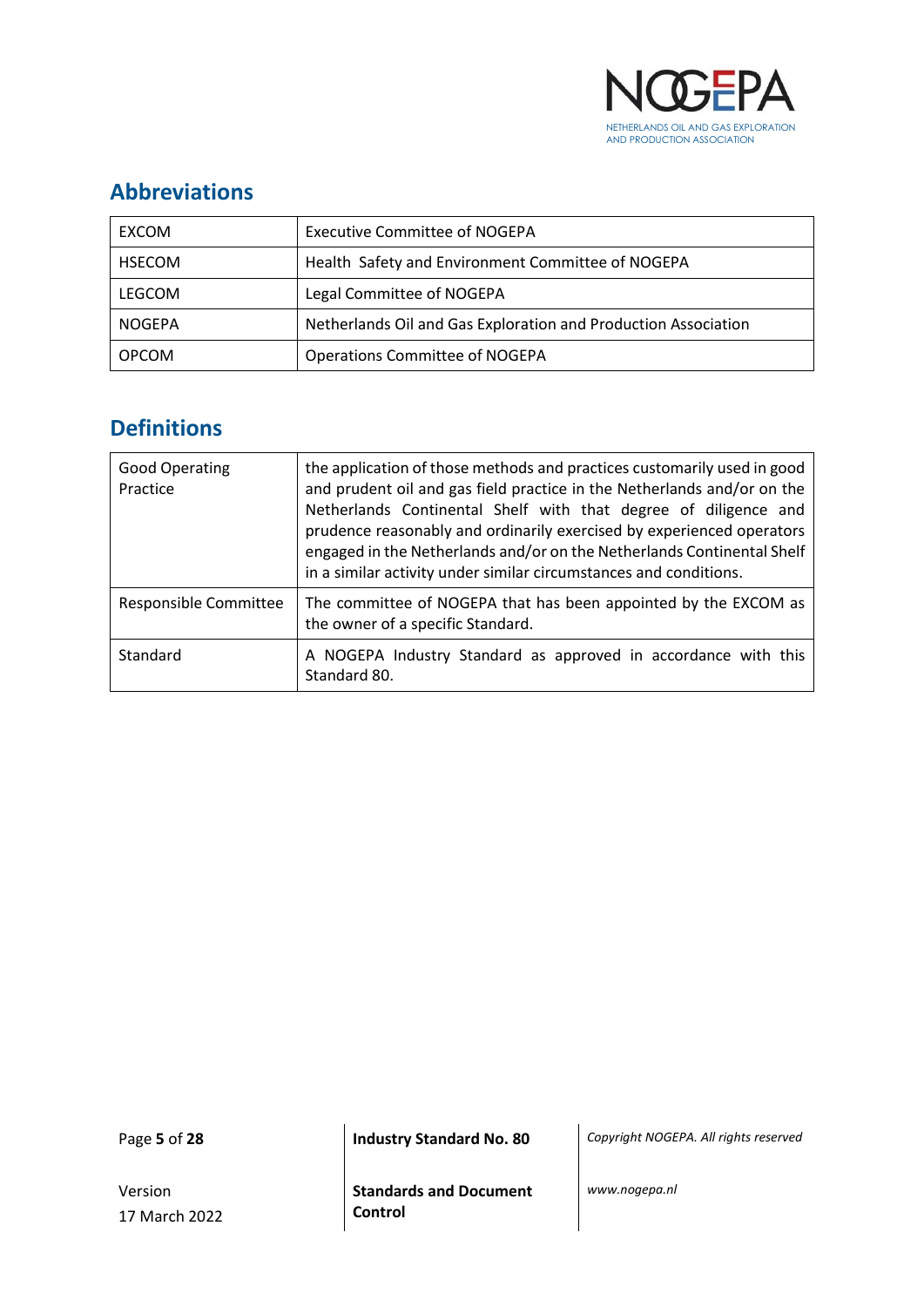

### <span id="page-5-0"></span>**1. Executive Summary**

The NOGEPA Industry Standards aim to provide guidance and clarity on a range of topics relevant for onshore and offshore oil and gas operations in the Netherlands and on the Netherlands continental shelf. The Standards cover a wide variety of topics, many of them related to health, safety and environment, and to operational matters.

The development of new Standards and the maintenance of existing Standards require a structured and uniform process that contributes to the consistency and quality of the Standards. This Standard 80 describes the common processes for such development and maintenance.

This Standard 80 also provides clarity on the status of approved Standards towards governmental authorities, to the members of NOGEPA, to third parties delivering services to these members, and to other stakeholders.

Each Standard is owned by one of the committees of NOGEPA, in which all members of NOGEPA are represented and are actively participating. Through a process of drafting and reviewing, in liaison with external stakeholders where needed, each Standard will be assessed by all committees. All Standards require the endorsement of the committees and eventually the approval of the Executive Committee of NOGEPA. All approved Standards will be published on the NOGEPA website and subsequently maintained in accordance with this Standard 80.

Version 17 March 2022

Page **6** of **28 Industry Standard No. 80** *Copyright NOGEPA. All rights reserved*

**Standards and Document Control**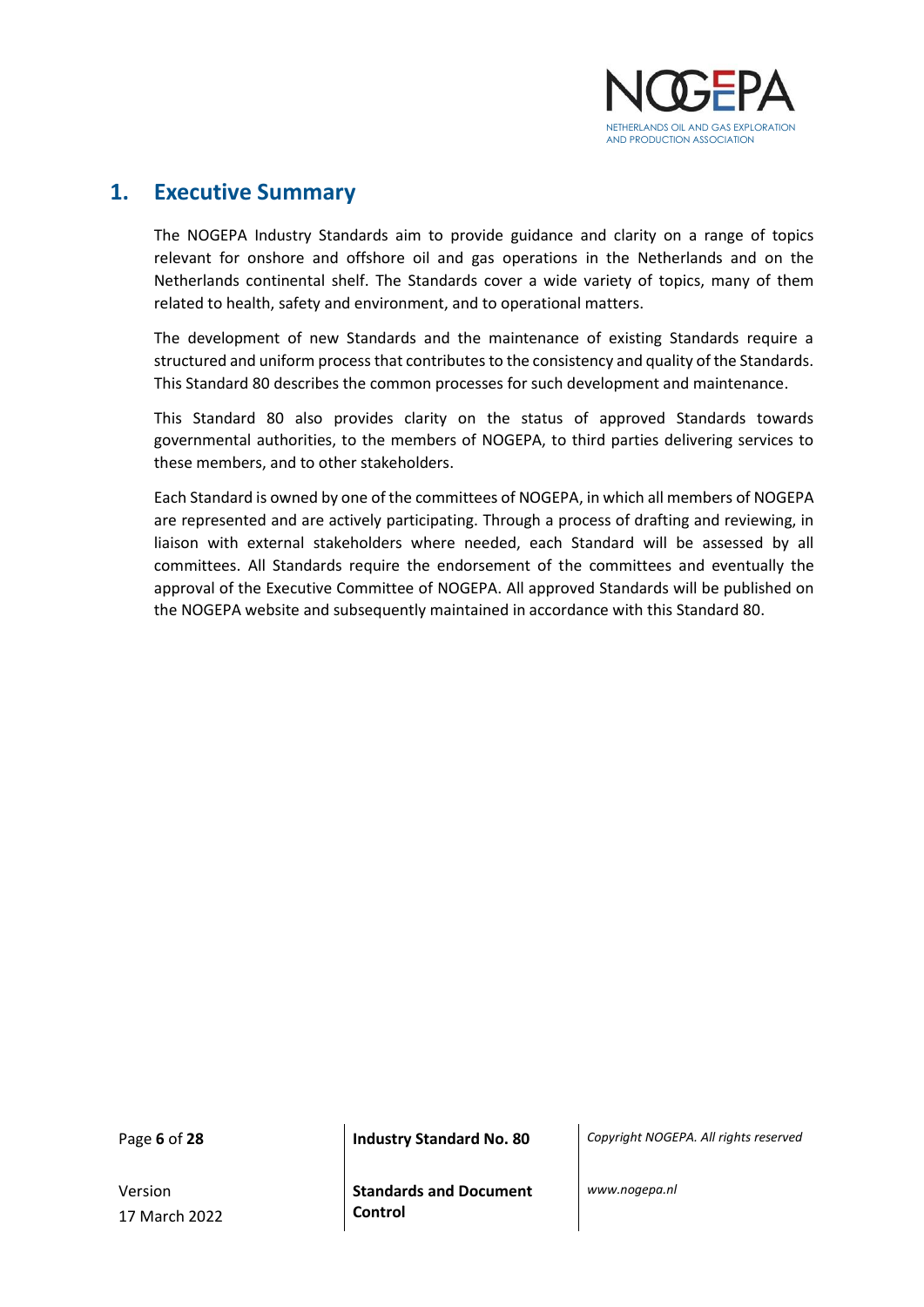

## <span id="page-6-0"></span>**2. Purpose and scope**

#### <span id="page-6-1"></span>2.1 **Purpose**

The purpose of a Standard is to provide a certain level of content and quality on the subject that the Standard addresses.

Having a Standard in place will allow the users to benefit by learning from mutual experience, promote efficient processes and increase a safe environment and place to work.

For third parties providing services to the members of NOGEPA, the Standards describing a common approach from operators may contribute to lower risks for incidents occurring and more efficient processes.

#### <span id="page-6-2"></span>2.2 **Scope**

New Standards can be developed when there is a perceived need by the oil and gas operators to collectively approach an issue. The nature of the Standards can be either very specific or very generic depending on the issue at hand. Development of Standards is a time consuming effort as it involves achieving consensus between an extended range of stakeholders and requires significant efforts of those involved.

The Standards cannot cover every relevant issue or every possible risk associated with the lifecycle of an oil and gas operation or facility. Whilst it is the intent to provide guidance to operators for compliance with rules and regulations, and for the safe execution of their operations, the responsibility for safe operations and compliance lies and remains with the operators.

#### <span id="page-6-3"></span>2.3 **Status**

The status of the content of a Standard, or parts thereof, is determined by the qualification of such content. The content can be a reflection of mandatory law ("shall"), it can be qualified as a good operating practice ("should"), or it can be of an advisory nature or by way of example ("could").

When a certain method or practice, as described in a Standard, reflects a mandatory provision of law (in Dutch: *dwingend recht*), then such method or practice obviously is mandatory for those who are the addressees of such provision (mostly the operators). A Standard can describe or quote, but not amend, mandatory legislation. These methods and practices are commonly addressed in a Standard as a "shall" or "will" provision.

Page **7** of **28 Industry Standard No. 80** *Copyright NOGEPA. All rights reserved*

Version 17 March 2022 **Standards and Document Control**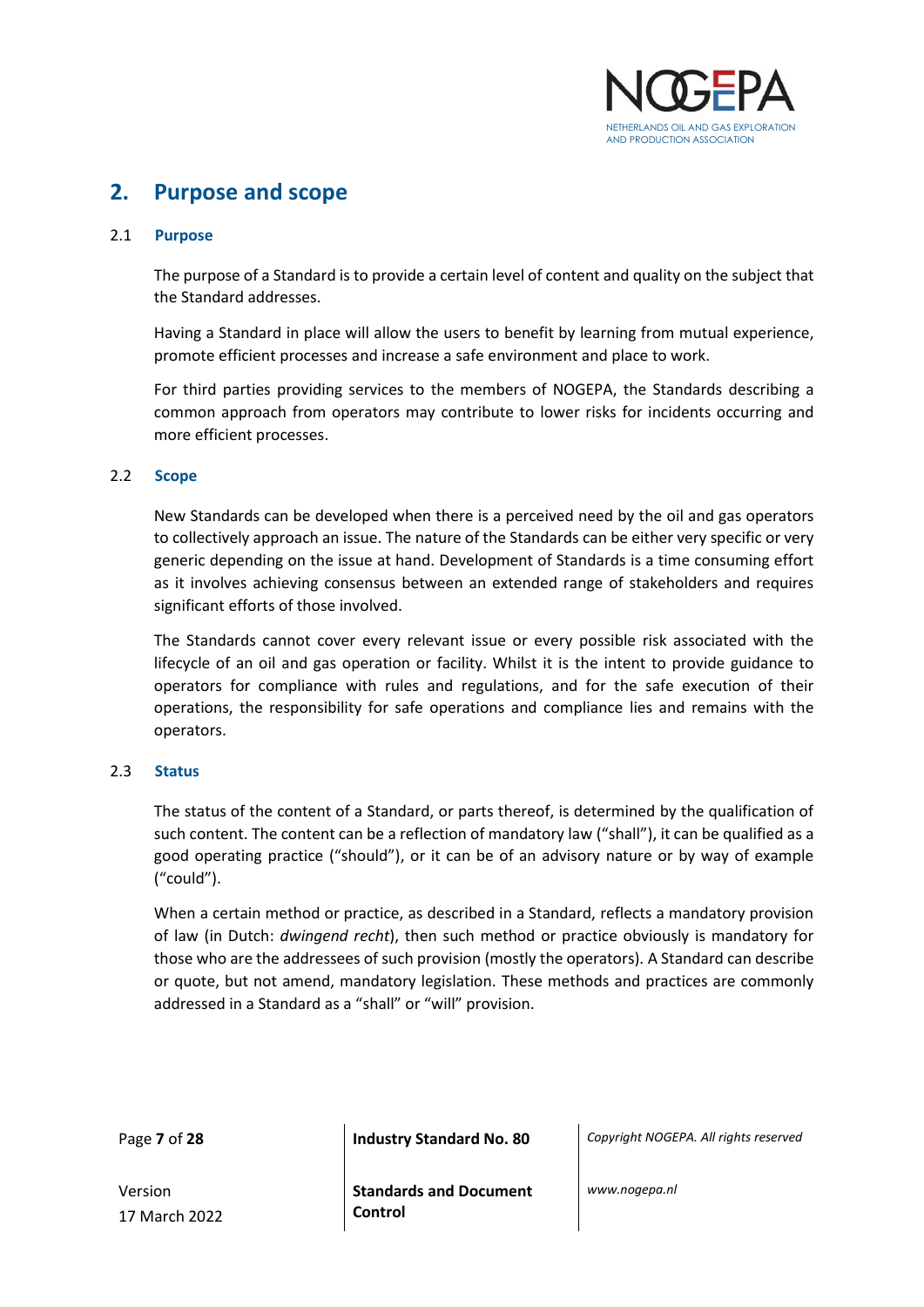

If there are mandatory provisions where an operator in exceptional cases cannot comply for technical, operational or HSE reasons, then the operator shall:

- document the exception,
- describe the alternative method or practice,
- provide a risk analysis on the mandatory and the alternative method or practice,
- describe the risk mitigating measures.

The operator shall, if possible prior to the application of the alternative method or practice, consult the relevant regulator on the exception and provide the regulator with said documentation for its consideration.

Where in a Standard a certain method or practice is qualified as a good operating practice, then an operator is generally expected to apply such method or practice. These methods and practices are commonly addressed in a Standard as a "should" provision.

A good operating practice is generally described as the application of those methods and practices customarily used in good and prudent oil and gas field practice in the Netherlands and/or on the Netherlands Continental Shelf with that degree of skill, diligence and prudence reasonably and ordinarily exercised by experienced operators engaged in the Netherlands and/or on the Netherlands Continental Shelf in a similar activity under similar circumstances and conditions.

While there are good reasons for qualifying a certain method or practice as a good operating practice, there may be specific cases or situations where there is in itself a good reason to deviate from such good operating practice. In these exceptional cases the operator may adopt a method or practice for that specific case, provided he explains upfront and in a written document why and how the exception from the good operating practice is made. In other words: in case of a good operating practice the operator 'complies or explains'.

In his explanation the operator is expected to identify which good operating practice he is exempting and why that is required in that specific case. The operator also explains how the risks are being assessed, managed and mitigated with regard to the deviating practice or method. The operator shall document and file the exception in a methodical manner.

Where a method or practice in a Standard is not a reflection of mandatory law and is not qualified as a good operating practice, then such method or practice is always considered to be of an advisory nature or as an example. An operator is not obliged to comply with such method or practice, nor does he have to explain why he doesn't comply. These methods and practices are commonly addressed in a Standard as a "could" provision.

A brief description of the meaning of "shall", should" and "could" provisions shall be included in each Standard, as a guidance for the readers and users of such Standard.

Page **8** of **28 Industry Standard No. 80** *Copyright NOGEPA. All rights reserved*

Version 17 March 2022 **Standards and Document Control**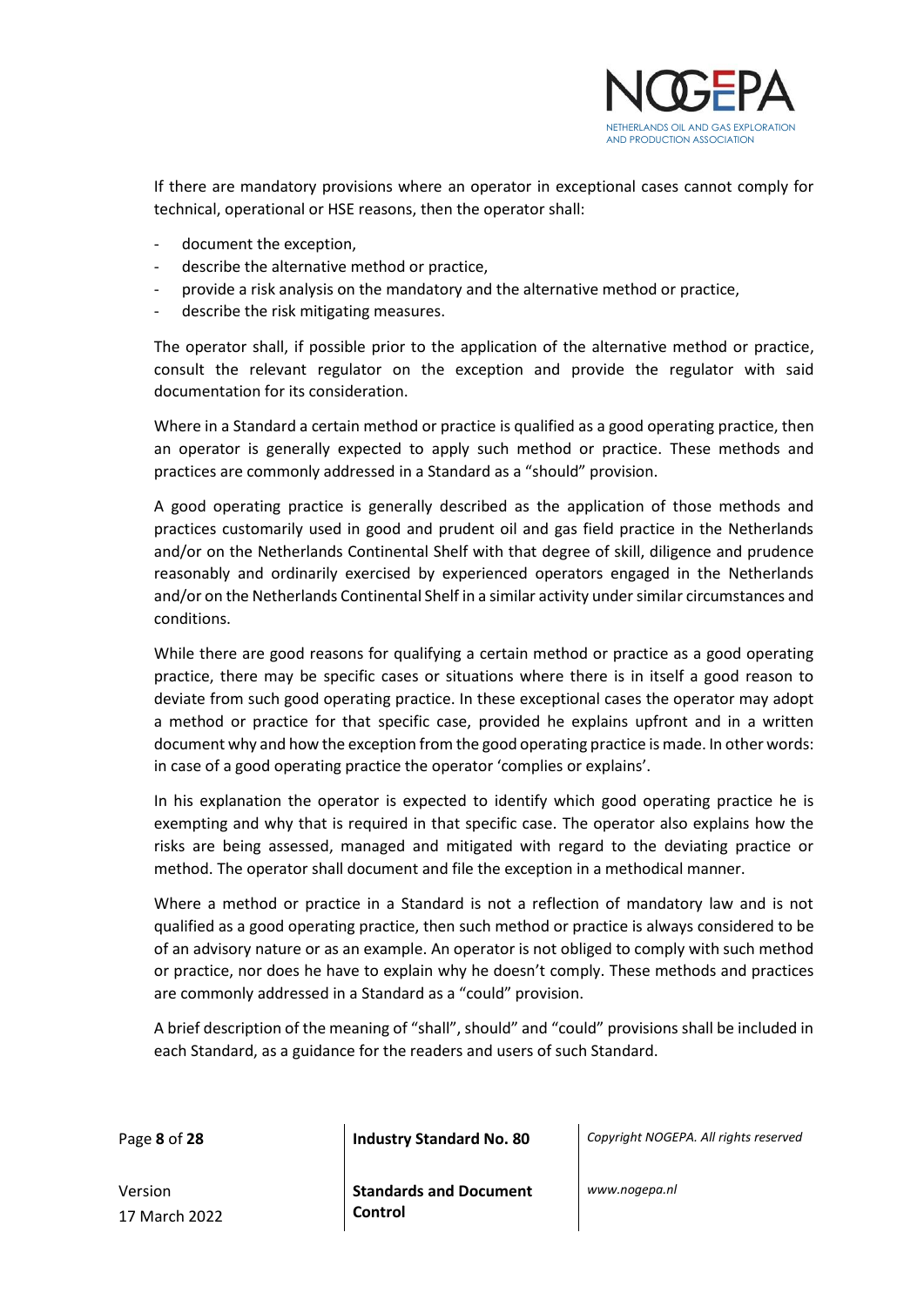

#### <span id="page-8-0"></span>2.4 **Updates**

In each Standard it will be indicated what the typical review cycle (one, two or three years) for that specific Standard will be. Further to that indication, internal or external developments may trigger the need for an intermediate update of a specific Standard. Such developments may include, but not be limited to, new insights on health, safety and environmental topics, new or improved technological developments or operational standards, and new and revised legislation or regulations.

Once established, a Standard will therefore be subject of a continuous process of update and revision.



#### <span id="page-8-1"></span>2.5 **External stakeholders**

The Standards cover a wide array of topics, some of them having effect on (only) the oil and gas operators, while other Standards are related to matters that may affect or are linked to external stakeholders.

An external stakeholder in the terms of a Standard is a (governmental) body or authority who influences or is influenced by the activities of oil and gas operators, but is not a member of NOGEPA. Depending on the matter of a specific Standard, the external stakeholder may be a regulator, such as State Supervision of Mines, or a governmental body entrusted with a specific public duty, such as the Netherlands Coast Guard, a trade organization or an external contractor.

| Page 9 of 28 |  |  |
|--------------|--|--|
|--------------|--|--|

**Industry Standard No. 80** *Copyright NOGEPA. All rights reserved* 

Version 17 March 2022 **Standards and Document Control**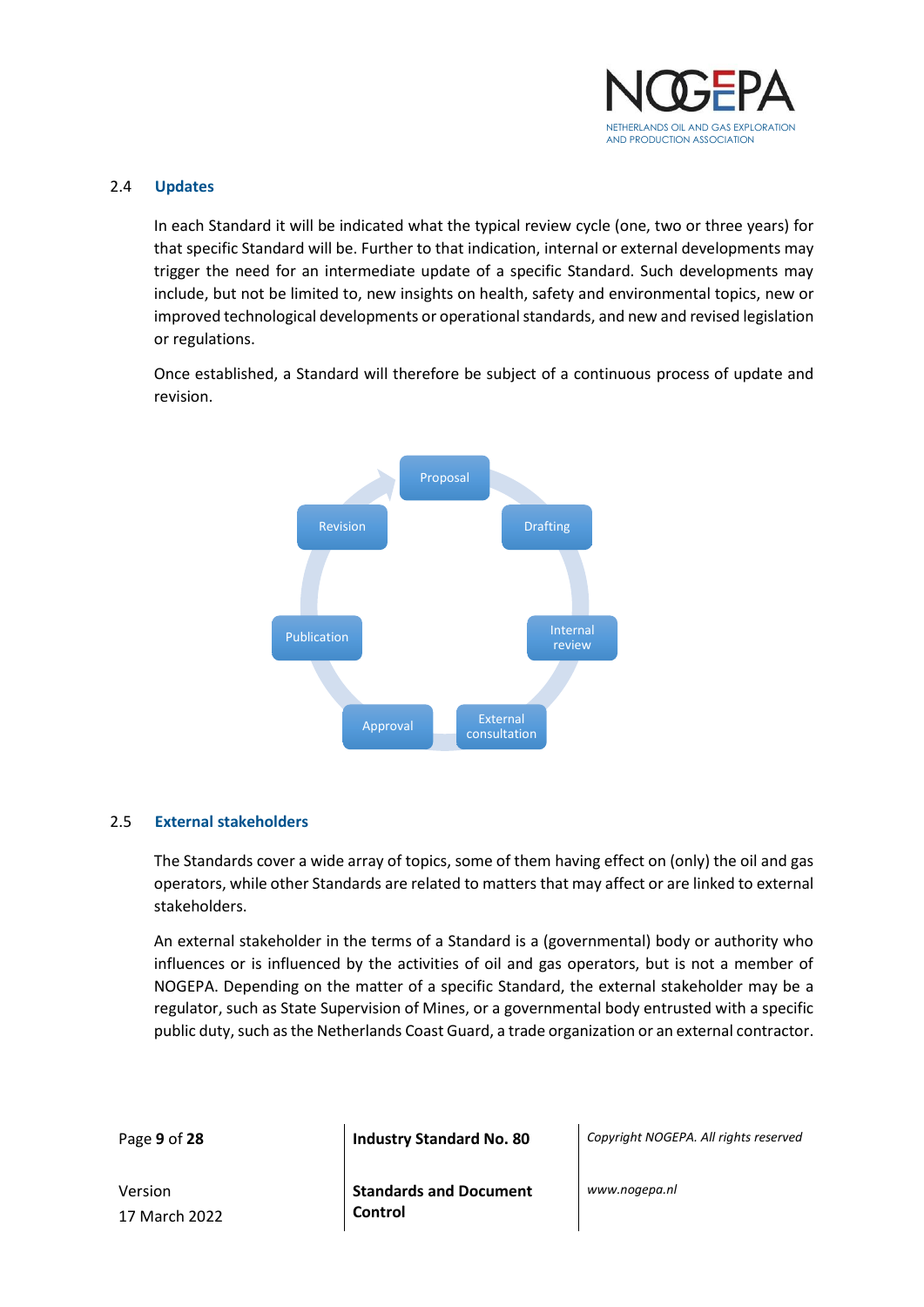

For some of the draft Standards consultation of these external stakeholders is required or desirable. External consultation is the process whereby a draft Standard is discussed with an external stakeholder (not being a co-drafter of the Standard).

#### <span id="page-9-0"></span>2.6 **Ownership**

The EXCOM will appoint one of the NOGEPA Committees as the content owner for each of the Standards. Such Committee will be then the Responsible Committee for a specific Standard. The Responsible Committee will retain ownership and the responsibility for the actuality and relevance of its Standards as published by NOGEPA, unless transferred to and accepted by another NOGEPA Committee.

#### <span id="page-9-1"></span>2.7 **Endorsement and approval**

The drafting of a Standard is the role and responsibility of the Responsible Committee. In the review process the other Committees have an advisory role. Each Committee will review the document and advise the Responsible Committee. Only upon endorsement by each of the Committees, a Standard (whether new or revised) will be submitted to the EXCOM for their approval. In case of dissenting opinions between NOGEPA members, the chair of the Responsible Committee will discuss the matter at hand with those involved and will try to find an acceptable solution.

#### <span id="page-9-2"></span>2.8 **Language**

Documents will be written in Dutch or English, or both. If there are versions in both languages and a divergence between the versions is noted, then the Dutch version will prevail.

#### <span id="page-9-3"></span>2.9 **Standard Categorisation**

The majority of the (current) Standards fall into the categories of Operations, Health & Safety and Environment.

Version 17 March 2022

Page **10** of **28 Industry Standard No. 80** *Copyright NOGEPA. All rights reserved*

**Standards and Document Control**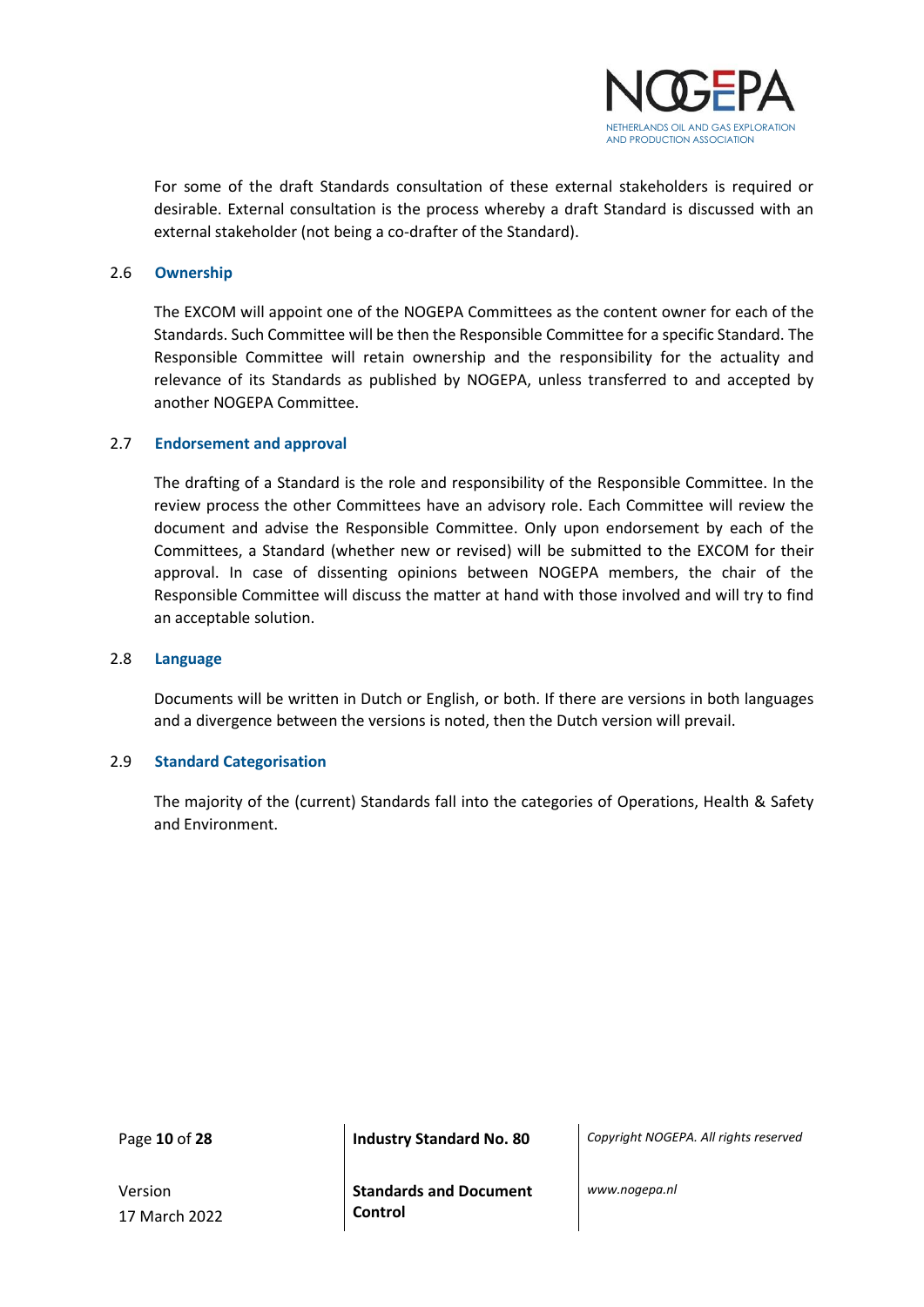



#### NOGEPA Standards are grouped into the following twelve (12) categories:

This structure has been set up to provide parties a 'tool' to allow straightforward retrieval of the relevant Standard(s).

A summary of the status of the current Standards is maintained and published on the website of NOGEPA.

Version 17 March 2022

Page **11** of **28 Industry Standard No. 80** *Copyright NOGEPA. All rights reserved*

**Standards and Document Control**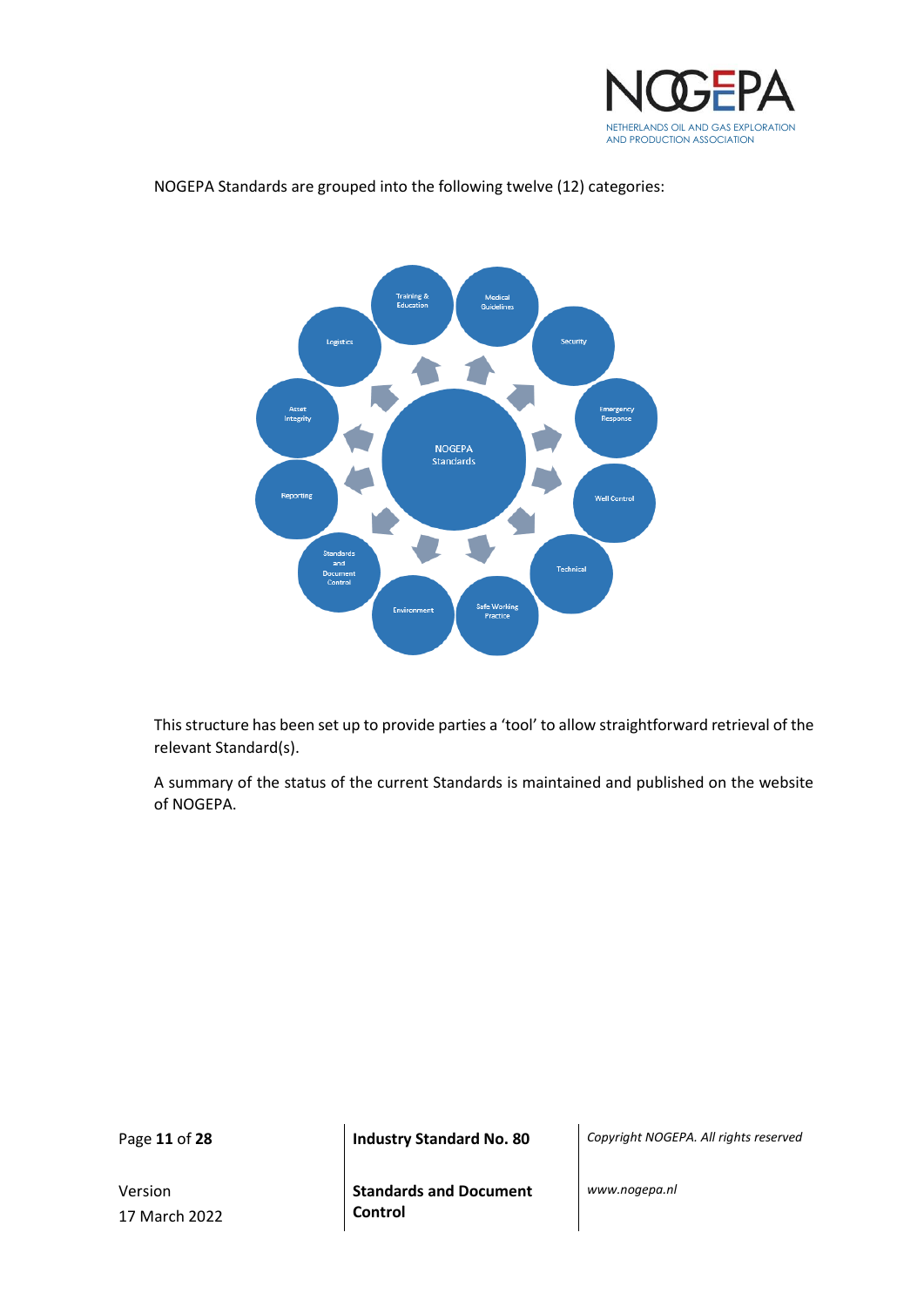

## <span id="page-11-0"></span>**3. Management and control of a new Standard**

The objective of the Standards is to provide valuable information, recommendations and guidance to the NOGEPA members and other parties or institutions involved in oil and gas exploration and production in the Netherlands. It is in NOGEPA's best interest that these Standards are required, relevant, correct and valid for the subjects covered. NOGEPA has therefore put in place a management and control procedure to assure the abovementioned objective is met.

The management and control procedure for new Standards as described in the sections below, is represented in the following flow diagram:

## Management and control of a new Standard



The details for each of these steps are presented in the following paragraphs of this chapter. The revision of an existing Standard is described in chapter 4 of this Standard.

For each Standard a Responsible Committee is appointed and each Standard requires the endorsement of all Committees. This means that the chairs of the NOGEPA Committees are involved in many of the steps leading to a new Standard. The NOGEPA Secretariat shall support and facilitate the chairs and the Committees as much as possible in the various process steps and document control.

#### <span id="page-11-1"></span>3.1 **Proposal for a new Standard**

New Standards may be proposed by any NOGEPA Committee. A Standard on a topic that is usually dealt with in a NOGEPA working group, shall therefore be proposed by the Committee under whose auspices such working group is established.

For a proposal on the development of a Standard within the scope of this procedure, the following conditions need to be met. The Proposal Form, as attached in **Annex 1**, is to be filled out by the chair of the NOGEPA Committee who takes the initiative for the new Standard (most likely the Responsible Committee to be). The form serves as a tool (i) for consultation of the

Page **12** of **28 Industry Standard No. 80** *Copyright NOGEPA. All rights reserved*

Version 17 March 2022 **Standards and Document Control**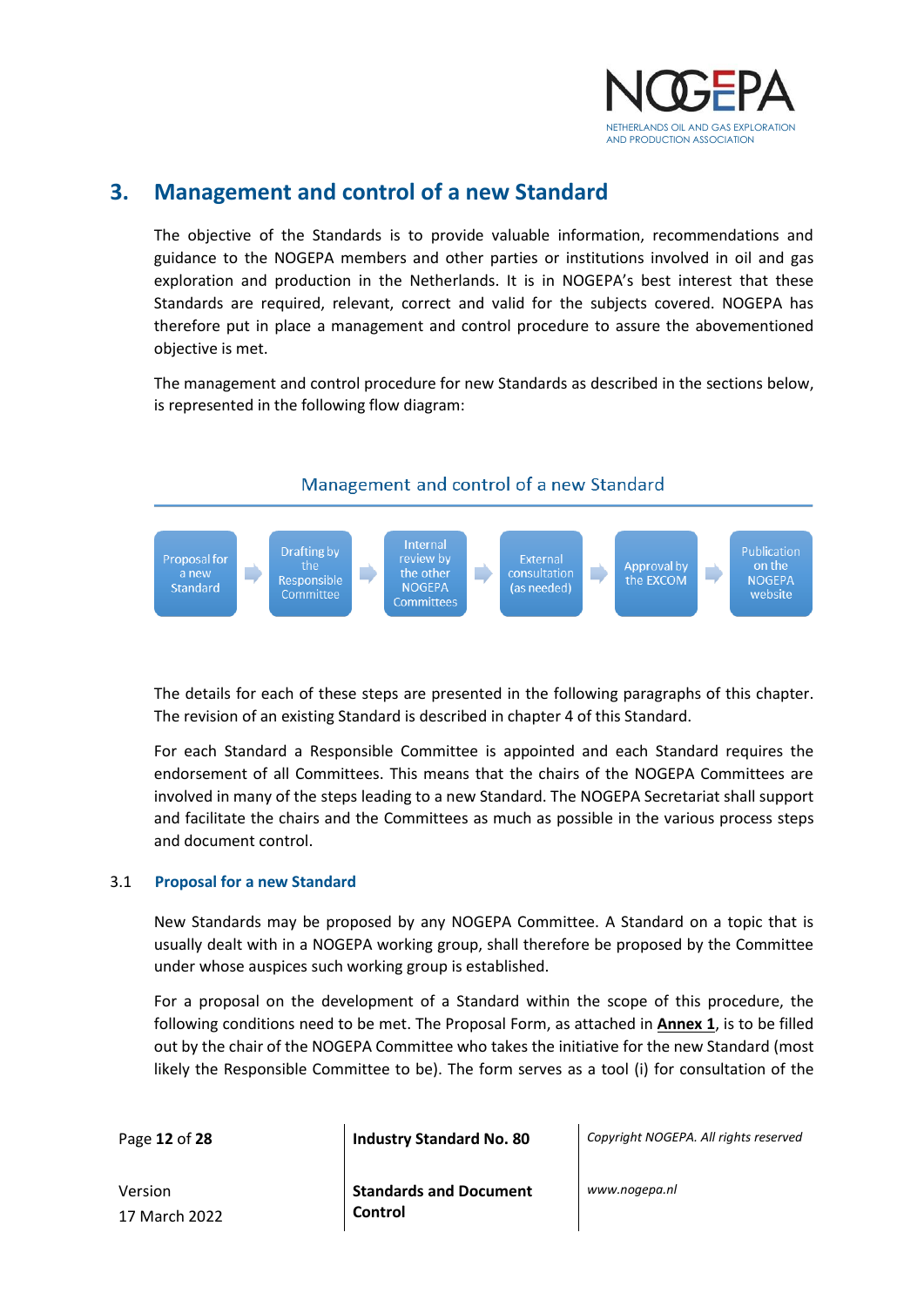

other Committees, and (ii) for decision-making by the EXCOM on the go-ahead of a new Standard.

#### Proposal for a new Standard



#### **Step 1: the Proposal Form**

The Proposal Form shall contain the following information and data:

- A brief description of the title, purpose and scope of the new Standard.
- The NOGEPA Committee that is to be appointed by the EXCOM as the Responsible Committee for the new Standard.
- The name and company of the project leader.
- The names and companies of the drafters.
- The names and organizations of the external (non-NOGEPA) co-drafters, if the new Standard is to be co-drafted with external stakeholders. Please note that this is not the external consultation as provided for in paragraph 3.4.
- Identification of the relevant regulator(s) and other external stakeholders (if any).
- Identification of the external stakeholder(s) if and when there is a need for external consultation as per paragraph 3.4.
- The need for a translation in another language than English.
- An indicative timeline on the drafting, internal review and external consultation.

#### **Step 2: consultation of the other NOGEPA Committees**

The chair of the Responsible Committee consults with the chairs of the other NOGEPA Committees:

- The chair of the Responsible Committee forwards the filled-out Proposal Form to the chairs of the other Committees. Any further information required for a proper assessment of the proposal shall be included.
- The other Committees will be given a reasonable period of time to provide their comments and suggestions in any on the Proposal Form. This will generally be a period of 2 weeks, or as shorter as an emergency situation may require, or as longer as the subject matter, complexity or magnitude of the proposal may require.
- The chairs of the other Committees forward the Proposal Form and further information (if any) to the members of their respective Committees. These chairs will collect the responses

| Page 13 of 28 | <b>Industry Standard No. 80</b> | Copyright NOGEPA. All rights reserved |
|---------------|---------------------------------|---------------------------------------|
|               |                                 |                                       |

Version 17 March 2022 **Standards and Document Control**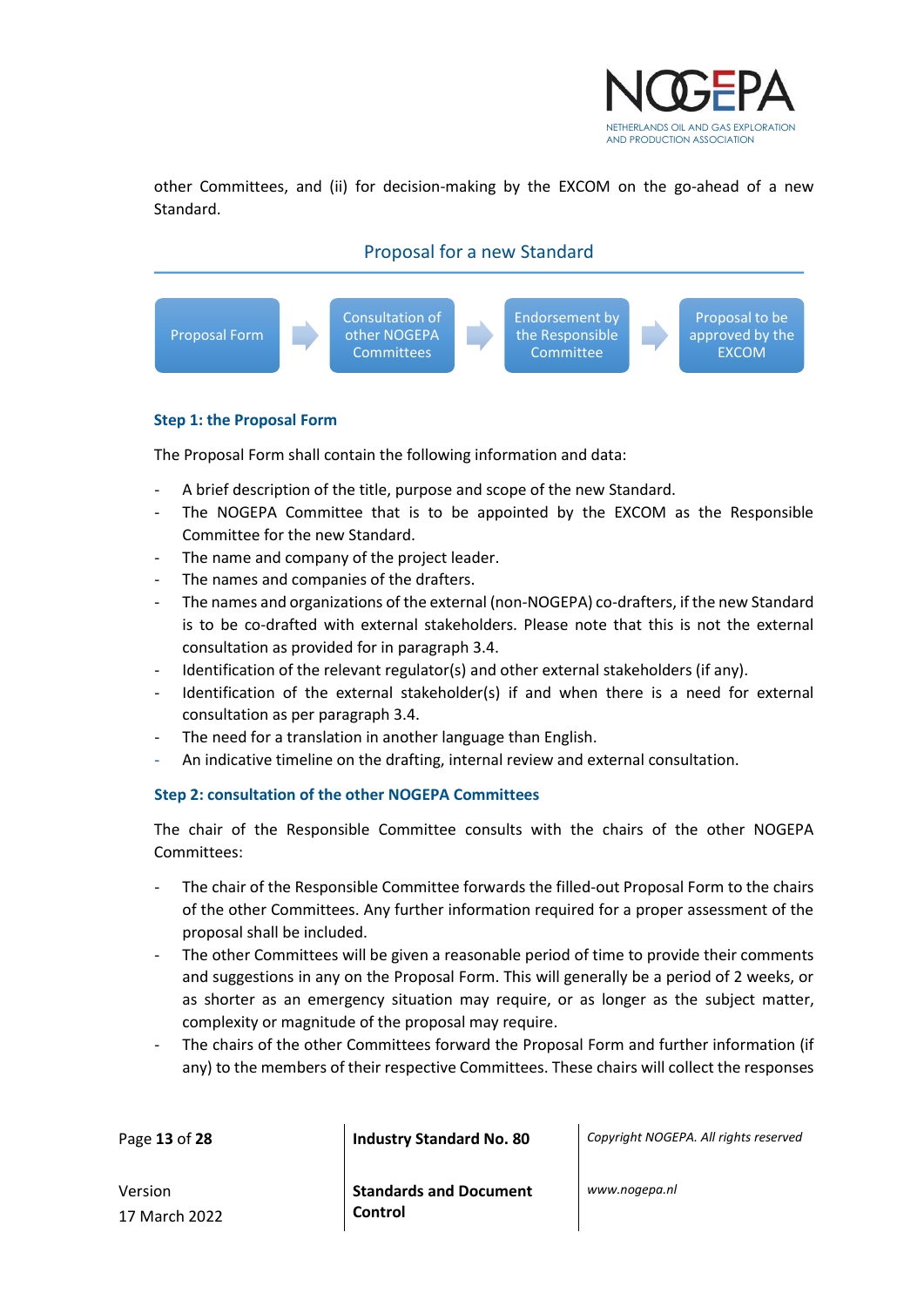

and forward same to the chair of the Responsible Committee, within the indicated reasonable period of time.

- The chair of the Responsible Committee may request the chairs of the other Committees for drafting support from (one of) the other Committees. Likewise, the chairs of the other Committees may offer drafting support in their response to the chair of the Responsible Committee.

#### **Step 3: endorsement of the proposal by the Responsible Committee**

The chair of the Responsible Committee collects the input from the other Committees:

- The result of the consultation of the other Committees will be summarized in the Proposal Form.
- The Proposal Form requires the endorsement of the Responsible Committee.
- A copy of the Proposal Form that will be submitted to the EXCOM, will be sent to the chairs of the other committees.

#### **Step 4: approval by the EXCOM**

- The endorsed Proposal Form will be submitted to the EXCOM for its approval.
- The EXCOM will decide on the proposal in its first next EXCOM meeting.
- In urgent cases the Proposal Form may be submitted for approval to the EXCOM members by e-mail, giving a two week period for their response. For an approval through e-mail the affirmative votes of all EXCOM members are required.
- The EXCOM will decide on the approval of the Proposal Form and may make any recommendations as the EXCOM deems fit.
- The Proposal Form as signed off by the chair of the EXCOM shall be kept in file by the NOGEPA secretariat.

#### <span id="page-13-0"></span>3.2 **Drafting by the Responsible Committee**

A Standard is developed under the responsibility of the Responsible Committee. The drafting process is managed by the appointed project leader. The project leader reports to the chair of the Responsible Committee and to the chair of the relevant NOGEPA working group(s), if any. The project leader shall fill out and maintain the Project Progress Form as attached in **Annex 2** in order to inform NOGEPA members and secretariat.

Page **14** of **28 Industry Standard No. 80** *Copyright NOGEPA. All rights reserved*

Version 17 March 2022 **Standards and Document Control**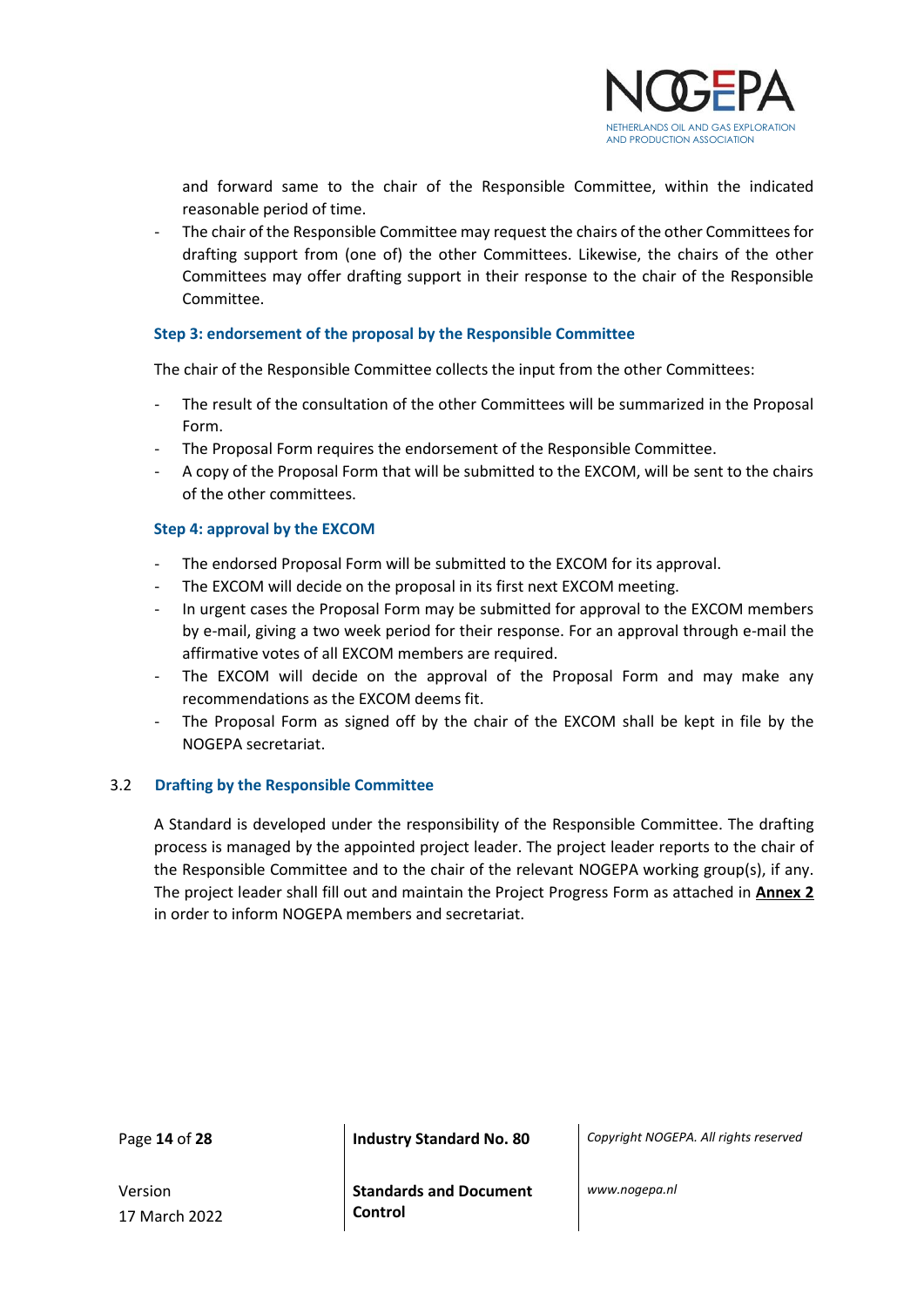

#### Drafting by the Responsible Committee



#### **Step 1: look and feel of a Standard**

- The Standards reflect on NOGEPA and its members. Therefore, the presentation and structure of a Standard is important. The NOGEPA Secretariat shall direct the front page, obligatory and standard text items (preface, introduction, the Document Control Sheet as attached in **Annex 3**, disclaimer, copyright, etc.) along with presentation and editorial style. For this purpose, the NOGEPA Secretariat has developed template and house-style documents. Illustrations and images shall be used with reference to the source if so required.
- Draft Standards shall be clearly marked with draft (defined by A, B, C, etc.), draft for review, draft for approval (after approval the revision identification will start with 0, 1, 2, etc.) and dated to clearly show the status of the current version.
- If external services are contracted to prepare Standards it shall be ensured that the intellectual property rights of these Standards rest with NOGEPA. This also applies to NOGEPA Members' input to the Standards.

#### **Step 2: drafting of a Standard**

- A Standard shall be clear, unambiguous and as complete as necessary within the limits specified by its scope and objective.
- A Standard shall take full account of the current technological developments including international standards like ISO and other international petroleum standards - and provide a framework for future technological development if relevant.
- A Standard shall be comprehensible to qualified persons who have not participated in its preparation.
- When a document or a form is included in a Standard that only serves as an example (and not as a prescribed format) on a certain method or practice, the Standard shall clearly indicate the 'example' status of the document or form. When the size of an example is too extensive for inclusion in a Standard, then it may be considered to make the example a stand-alone document, to be published together with the Standard once approved by the EXCOM.
- Any methods or practices which are considered to be a Good Operating Practice shall be clearly indicated as such, both in wording and in lay-out.

| Page 15 of 28 |  |
|---------------|--|
|               |  |

**Industry Standard No. 80** *Copyright NOGEPA. All rights reserved* 

Version 17 March 2022 **Standards and Document Control**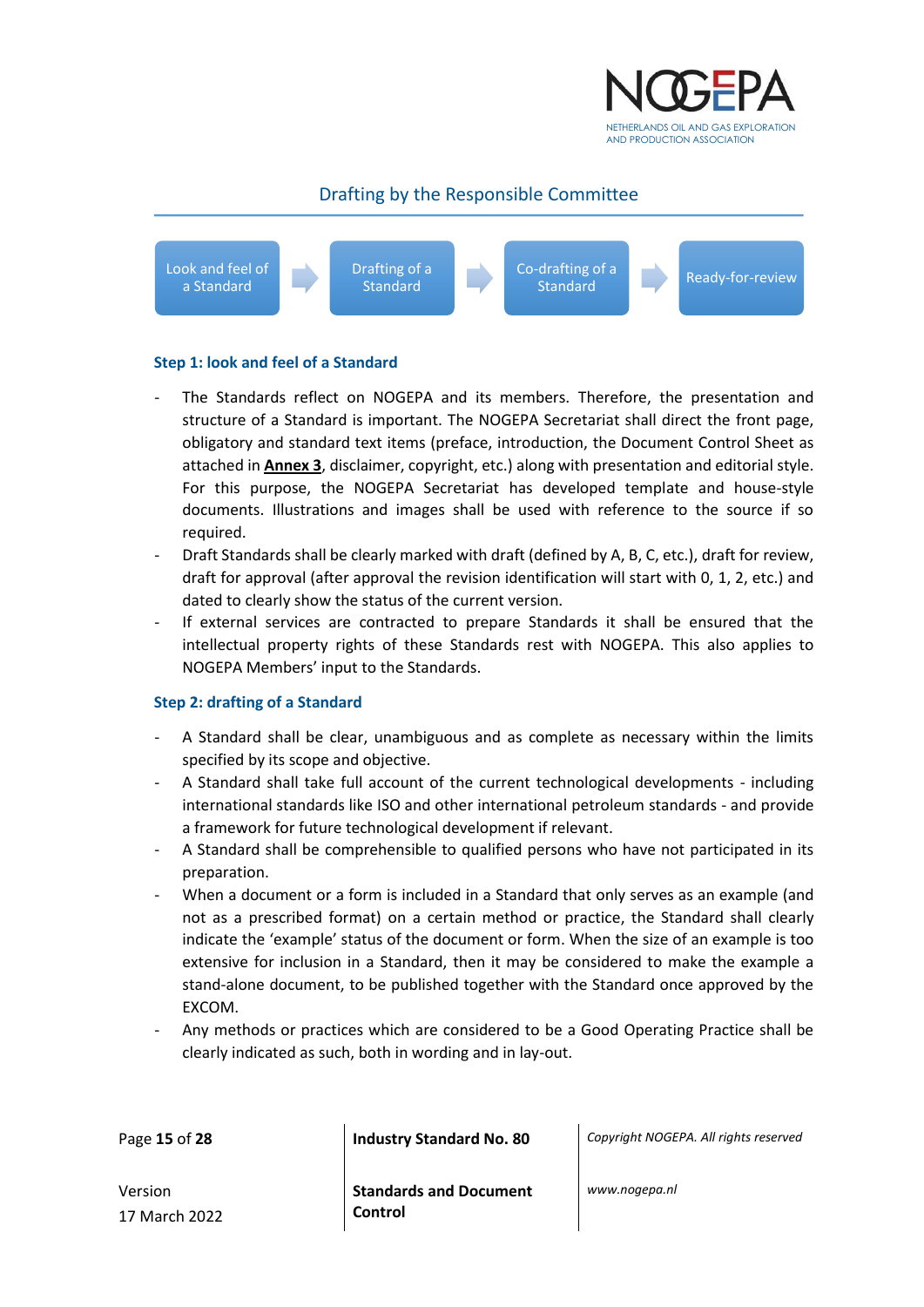

- The members of NOGEPA and others may make use of part or all of a Standard as reference documents in contracts and purchase orders. Therefore the language is important and the use of 'shall', 'should', 'could' etc. needs to be carefully considered in view of paragraph 2.3.
- During the drafting process other Committees which had indicated to desire involvement in the drafting process will be consulted.

#### **Step 3: co-drafting of a Standard (only if and when needed)**

- Co-drafting means external stakeholders (not being NOGEPA staff or NOGEPA members) are co-creators of a Standard, together with the NOGEPA drafters.
- Co-drafters should be indicated in the Proposal Form as per chapter 3.1, step 1.
- A draft Standard, or parts thereof, which has been prepared by the NOGEPA drafters shall only be forwarded to the external stakeholders after the chair of the Responsible Committee has consulted the members in her/his Committee on the draft Standard as it is at that time.
- Please note that in a co-drafting exercise both the NOGEPA drafters and the drafters of external stakeholders will be jointly creating a Standard. If the external stakeholders do not act as co-creators, then these external stakeholders are not be consulted in this stage of the process, but only when the draft Standard is ready for external consultation as per chapter 3.4.

#### **Step 4: ready-for-review**

- A draft Standard will not be submitted to the other NOGEPA Committees for internal review until the draft can be considered 'ready-for-review'.
- Ready-for-review means that the draft Standard is materially ready for approval by the EXCOM:
	- o The content of the draft Standard is complete and consistent;
	- o The text is properly edited;
	- o The draft Standard contains all graphics, schemes and appendices that has been referred to;
	- $\circ$  The lay-out of the draft Standard is in line with the format as provided by the NOGEPA Secretariat.
- The ready-for-review draft Standard shall only be forwarded to the other Committees for the internal review, once the draft Standard has been discussed in the Responsible Committee and its members agree that the draft Standard is ready-for-review.

#### <span id="page-15-0"></span>3.3 **Internal review by the other NOGEPA Committees**

The ready-for-review draft Standard serves as the basis for the internal review by the other NOGEPA Committees. The input and suggestions from the other NOGEPA Committees are required for various reasons:

To enhance and fine-tune the draft Standard with the input and views from other disciplines;

Page **16** of **28 Industry Standard No. 80** *Copyright NOGEPA. All rights reserved*

Version 17 March 2022 **Standards and Document Control**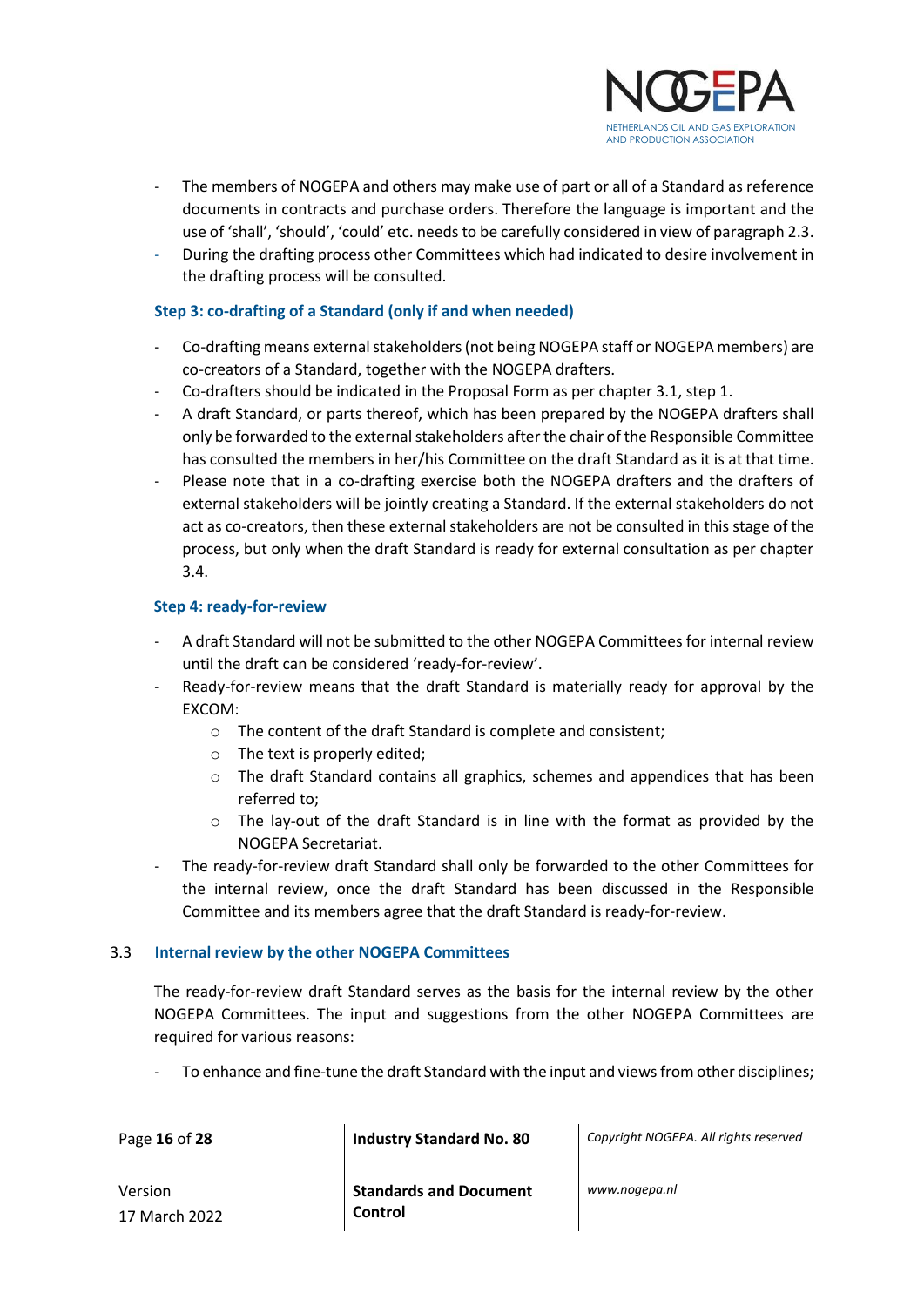

To enable the other Committees to provide input for the draft Standard before the draft will be submitted to the EXCOM for its approval.



#### Internal review by the other NOGEPA Committees

#### **Step 1: draft Standard submitted to the other NOGEPA Committees**

- The chair of the Responsible Committee, or in her/his place the project leader, forwards the ready-for-review draft Standard to the chairs of the other NOGEPA Committees ("Day Zero").
- The chairs of the other Committees forward the draft Standard to the members of their Committees.
- If any of the other Committees consider the draft not ready-for-review, they shall inform the chair of the Responsible Committee and the project leader within one week from Day Zero, substantiating the reasons for that.
- Each of the other Committees decides whether:
	- o (i) they wish to participate in the internal review of the draft Standard, or
	- o (ii) whether they agree with the draft Standard as-is.
- The other Committees who indicated to participate in the internal review appoint one or two representatives from their Committees, who will join in the review meetings as organized by the project leader.
- The chairs of the other Committees shall inform the chair of the Responsible Committee and the project leader of their Committee's decision on joining the review and the names and companies of their representative(s).

#### **Step 2: joint review of the draft Standard**

- The objective of the joint review meetings is to have all participants (drafters and reviewers) in the same room at the same time. This way the interaction between them is optimal, allowing for a smooth and efficient process.
- The project leader of the draft Standard organizes the following review meetings, taking the agendas of the participants into account:

**Kick-off meeting** (Day Zero + 2 weeks)

Page **17** of **28 Industry Standard No. 80** *Copyright NOGEPA. All rights reserved*

Version 17 March 2022 **Standards and Document Control**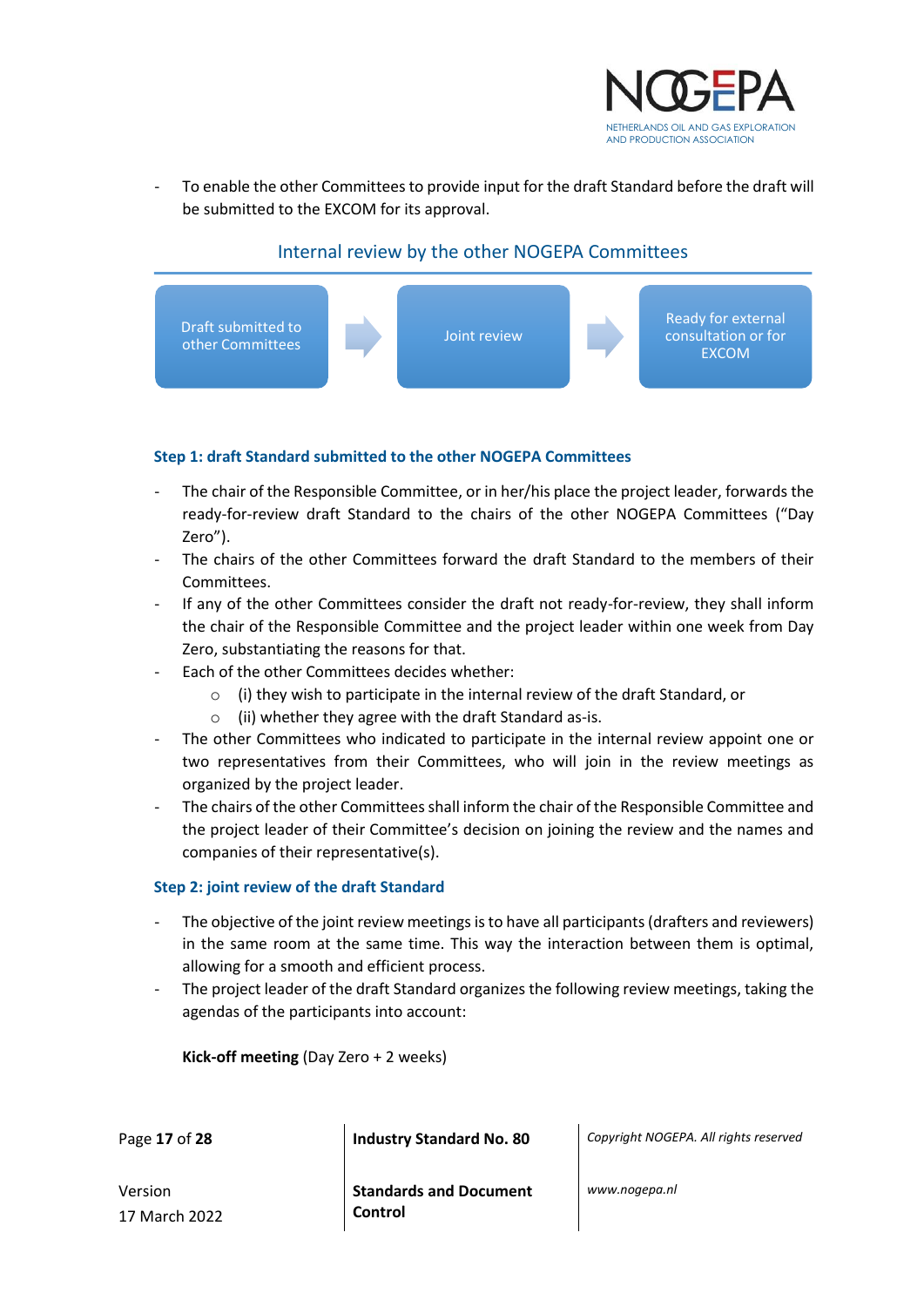

- $\circ$  The project leader and the drafter(s) provide background information on and choices made in the drafting of the Standard.
- $\circ$  The participants agree on allocation of review activities and on the timing of their input to be provided to the other participants.
- **Review meeting** (Day Zero + 4 weeks)
	- $\circ$  The participants meet and discuss the input as provided, and amend the draft Standard, as needed.
- **External meeting** (if needed)(Day Zero + 6 weeks)
	- $\circ$  If and when a Standard is co-drafted with external parties, then the updated parts of the draft Standard can be discussed with these external parties.
- **Final re-draft meeting** (Day Zero + 8 weeks)
	- $\circ$  The draft Standard is finalized with all input from the participants and the outcome of the external meeting (if any).
- The terms of 2 weeks between the meetings are meant as a minimum for each of the participants to be able to read and provide draft input as needed. If for a draft Standard more time is needed between the meetings (e.g. in case of extensive drafts or new topics, or when so indicated by the drafters and reviewers), the project leader takes more time into account with the planning of the meetings. The project leader communicates the amended planning to the participants and the chair of the Responsible Committee.
- In case all participants agree, the above mentioned terms of 2 weeks can be shortened as needed.

#### **Step 3: ready for (i) external consultation, or (ii) approval by the EXCOM**

- Upon finalization of the joint review as indicated under step 2 above, the chair of the Responsible Committee shall forward the draft Standard to the chairs of the other NOGEPA Committees, requesting them to endorse the draft Standard.
- The chairs of the other NOGEPA Committees forward the draft Standard to the members of their Committees for endorsement in their next Committee meeting. By way of exception and when so needed in urgent matters, the chairs of the Committees may solicit the response of their Committee members through email.
- The chairs of the other Committees inform the chair of the Responsible Committee on the endorsement of the draft Standard by their Committees.
- Upon endorsement of the draft Standard by all Committees, the final draft Standard is ready for:
	- o External consultation (as needed)(3.4), or
	- o Approval by the EXCOM (3.5).

Page **18** of **28 Industry Standard No. 80** *Copyright NOGEPA. All rights reserved*

Version 17 March 2022 **Standards and Document Control**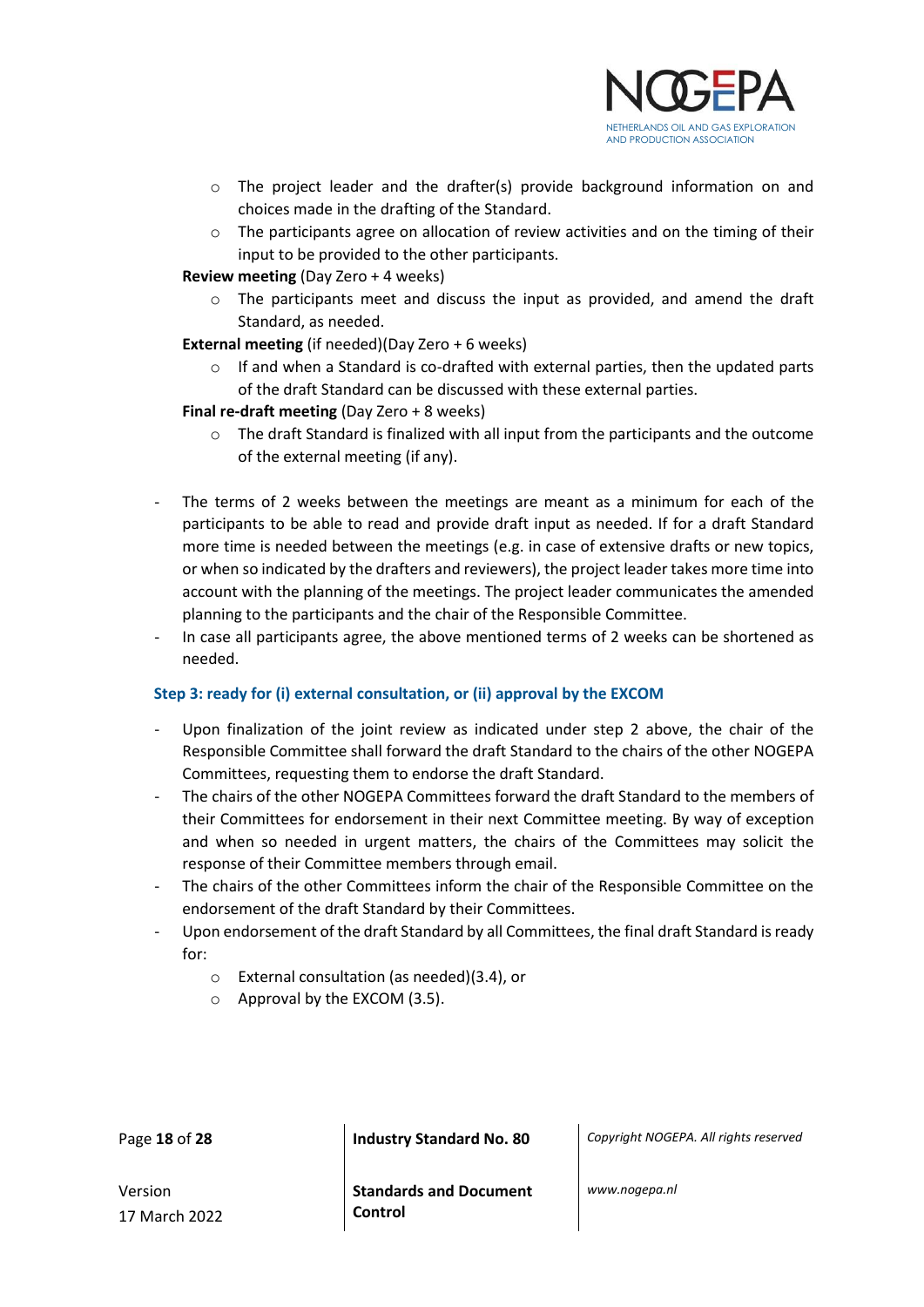

#### <span id="page-18-0"></span>3.4 **External consultation (as needed)**

For some of the draft Standards consultation of external stakeholders, as explained in paragraph 2.5 above, is required or desirable. External consultation is the process whereby a draft Standard, finalized as per step 3 of paragraph 3.3 above, is discussed with an external stakeholder.

This does not apply to external stakeholders who act as a co-drafter in the creation of a Standard. These are involved as per paragraph 3.2 above.





#### **Step 1: final draft submitted to external stakeholder(s)**

The chair of the Responsible Committee, or in her/his place the project leader, shall liaise with the relevant external stakeholder(s) as identified in the Preparation Form, and forward the draft Standard as ready for external consultation (as per step 3 of paragraph 3.3 above).

#### **Step 2: meeting with external stakeholder(s)**

- If a meeting is held with the external stakeholder(s) (whether in person or through conference call), the drafters of the Standard, the reviewer from the LEGCOM and such other participants as shall attend that meeting.
- The project leader takes written minutes of the meeting or the conference call with the external stakeholder(s). The project leader distributes the minutes to the drafters and reviewers of the draft Standard, and to the NOGEPA Secretariat for filing.

#### **Step 3: amendment of the Standard (if needed)**

- The project leader and the drafters shall amend the draft Standard, if needed.
- The project leader shall send the amended draft Standard to the reviewers involved in the internal review process and consult them on the amendments.

#### **Step 4: final draft ready for approval by the EXCOM**

Upon finalization of the external consultation, the chair of the Responsible Committee shall forward the draft Standard to the chairs of the other NOGEPA Committees, requesting them to endorse the draft Standard.

Page **19** of **28 Industry Standard No. 80** *Copyright NOGEPA. All rights reserved*

Version 17 March 2022 **Standards and Document Control**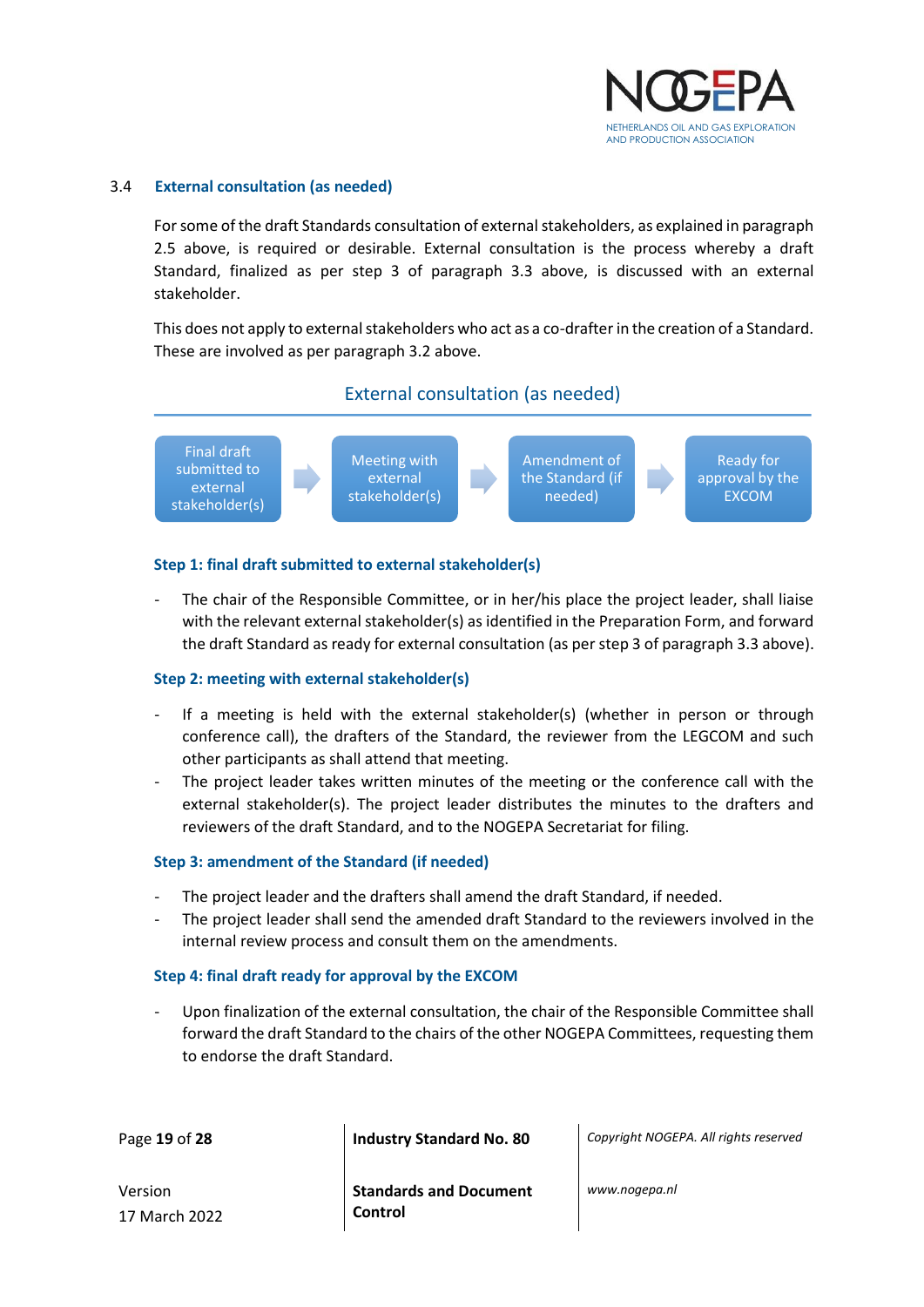

- The chairs of all NOGEPA Committees forward the draft Standard to the members of their Committees, for discussion and endorsement in their next Committee meeting. By way of exception and when so needed in urgent matters, the chairs of the Committees may solicit the response of their Committee members through email.
- The chairs of the other Committees inform the chair of the Responsible Committee on the endorsement of the draft Standard by their Committees.
- Upon endorsement of the draft Standard by all Committees, the final draft Standard is ready for approval by the EXCOM.

#### <span id="page-19-0"></span>3.5 **Approval by the EXCOM**

For the final endorsed draft Standard to become a Standard in the terms of this Standard 80, it requires the approval of the EXCOM.

#### Approval by the EXCOM



#### **Step 1: Final endorsed draft submitted to the EXCOM**

- The chair of the Responsible Committee shall submit the final endorsed draft Standard to the NOGEPA Secretariat, to have the approval of the Standard put on the agenda of the first next EXCOM meeting.
- The final draft Standard shall be endorsed by way of a sign-off on the Document Control Sheet of the Standard by all chairs of all Committees (other than the EXCOM).
- By way of exception and only in urgent matters, the NOGEPA Secretariat may decide to forward the draft Standard by email to all EXCOM members for their approval. Only when all EXCOM members approve this way of approval for the specific draft Standard at hand and approve the draft Standard itself, the Standard is approved. If not, then the approval of the draft Standard will be put on the agenda for the first next EXCOM meeting.
- The chair of the Responsible Committee and the NOGEPA Secretariat shall discuss whether and who on behalf of the Responsible Committee is available to attend the EXCOM meeting, to answer any questions that may come up in the EXCOM meeting.

#### **Step 2: discussion and approval by the EXCOM**

17 March 2022

- The members of the EXCOM discuss the draft Standard is their meeting.
- The approval of the Standard is recorded in the minutes of the EXCOM meeting.

| Page 20 of 28 | <b>Industry Standard No. 80</b> | Copyright NOGEPA. All rights reserved |
|---------------|---------------------------------|---------------------------------------|
| Version       | <b>Standards and Document</b>   | www.nogepa.nl                         |

**Control**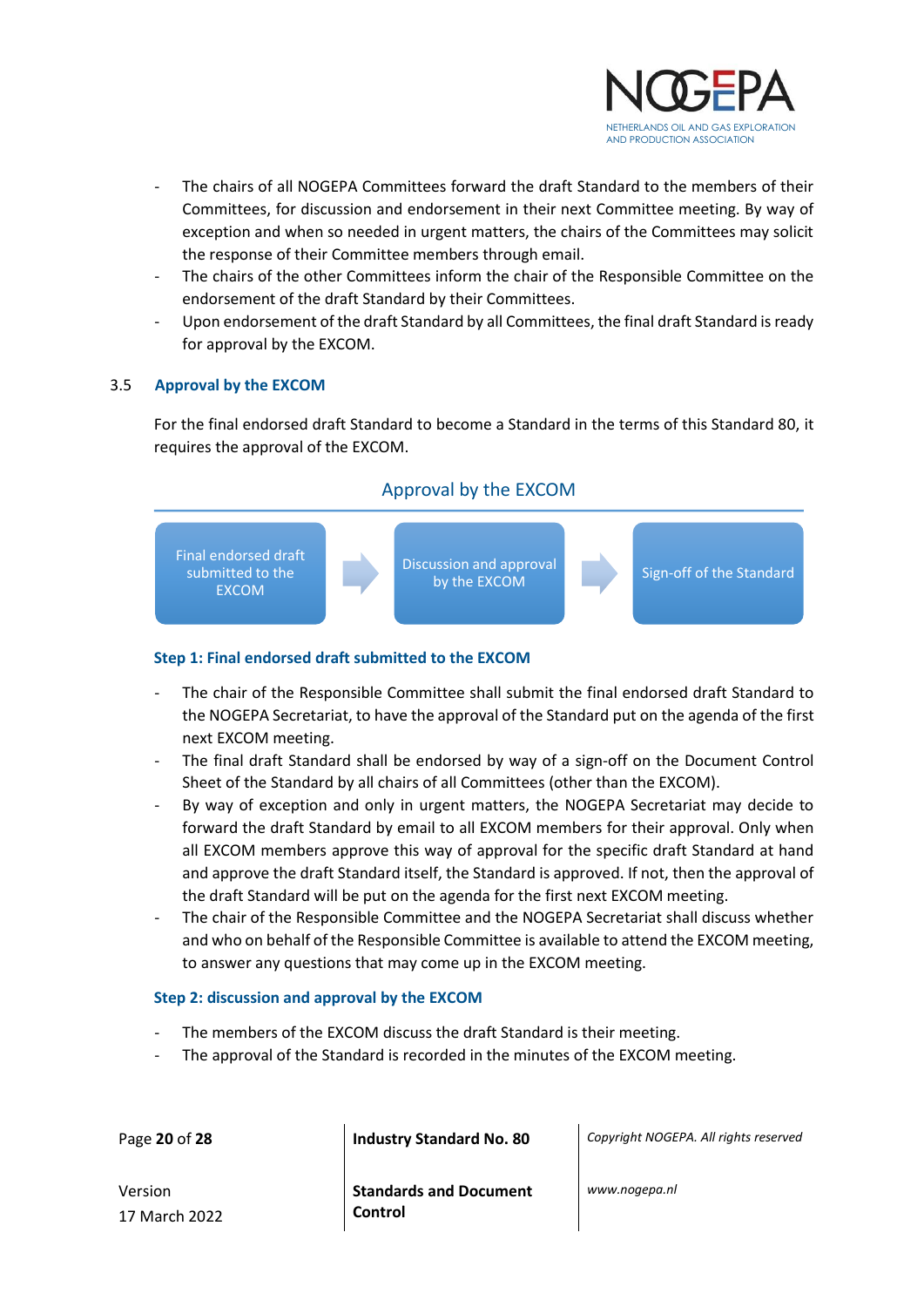

#### **Step 3: sign-off of the approved Standard**

- The chair of the EXCOM shall sign off the Document Control Sheet of the Standard.
- All members of the EXCOM shall sign off on the Declaration of Compliance Sheet on behalf of their company.
- The original copies of the Standard and the Declaration of Compliance Sheet shall be kept in file at the NOGEPA Secretariat.

#### <span id="page-20-0"></span>3.6 **Publication on the NOGEPA website**

Publication of the approved Standards contributes to the transparency on and accessibility of the NOGEPA Industry Standards.

#### Publication on the NOGEPA website



After approval of a Standard by the EXCOM the NOGEPA Secretariat shall publish the approved Standard on the NOGEPA website. The publication shall be indicated in the regular NOGEPA email notifications on updates of the NOGEPA website.

The NOGEPA Secretariat maintains a register of all Standards, including document number, title, date of publication, the Responsible Committee, minor corrections, last review date and review period, and other pertinent information. Appropriate parts of this register shall be made available on the NOGEPA public website. The complete register shall be available on the Members' web area.

Version 17 March 2022

Page **21** of **28 Industry Standard No. 80** *Copyright NOGEPA. All rights reserved*

**Standards and Document Control**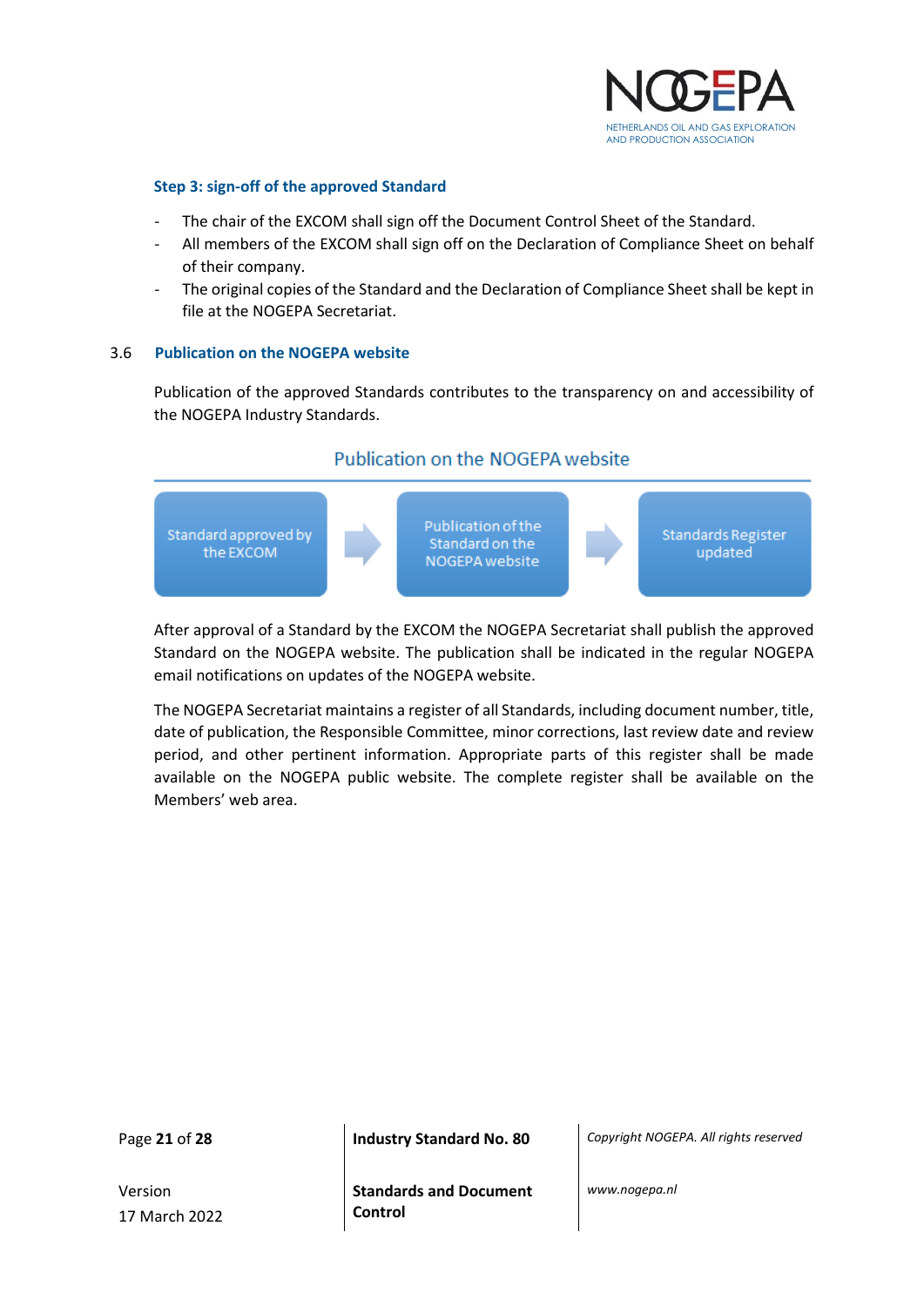

## <span id="page-21-0"></span>**4. Management and control of the revision of an existing Standard**

#### <span id="page-21-1"></span>4.1 **Periodic and intermediate revision of a Standard**

The Responsible Committee, as the owner of a specific approved Standard, shall initiate the periodic or intermediate revision of such Standard as required.

A periodic revision is triggered by the (upcoming) expiry of the Document Update Timeframe as indicated in the Document Control Sheet of each Standard. This is a period of either one, two or three years. The periodic revision of a Standard leads to one of the following three scenarios:

- 1. The Standard is still up-to-date and requires no amendment (4.2);
- 2. The Standard is in need of a minor amendment (4.3) or a major amendment (4.4);
- 3. The Standard is no longer needed and can therefore be withdrawn (4.5).

An intermediate revision is triggered by a (foreseen or unforeseen) event which takes place after the approval of a Standard and prior to the expiry date of the Document, and which would necessitate the revision of such Standard. The intermediate revision of a Standard leads to the same actions 1, 2 and 3 as listed above for the periodic revision.

A minor amendment, a major amendment and a withdrawal of a Standard are all considered a revision of a Standard under this Standard 80. All revisions of Standards are subject to the approval of the EXCOM as per the processes described in this chapter.

#### <span id="page-21-2"></span>4.2 **No amendment required**

When the periodic or intermediate revision leads the Responsible Committee to the conclusion that no amendment of a Standard is required, then:

- The chair of the Responsible Committee shall consult with the chairs of the other NOGEPA Committees, substantiating the reasons for that conclusion.
- The chairs of the other NOGEPA Committees shall consult with the drafters/reviewers in their respective Committees who were involved the drafting or review of that Standard.
- In case of a periodic review: if all chairs share the same view, then the chair of the Responsible Committee shall notify the EXCOM (through the Revision Form, attached as **Annex 4**), for the agenda of the first next EXCOM Meeting, that no amendment of the Standard is required.
- In case of an intermediate revision: if all chairs share the same view, then no notification to the EXCOM is required.
- The consent of the chairs shall be recorded by the NOGEPA Secretariat in their files on the specific Standard. The chair of the Responsible Committee shall provide the relevant information to the NOGEPA Secretariat.

Page **22** of **28 Industry Standard No. 80** *Copyright NOGEPA. All rights reserved*

Version 17 March 2022 **Standards and Document Control**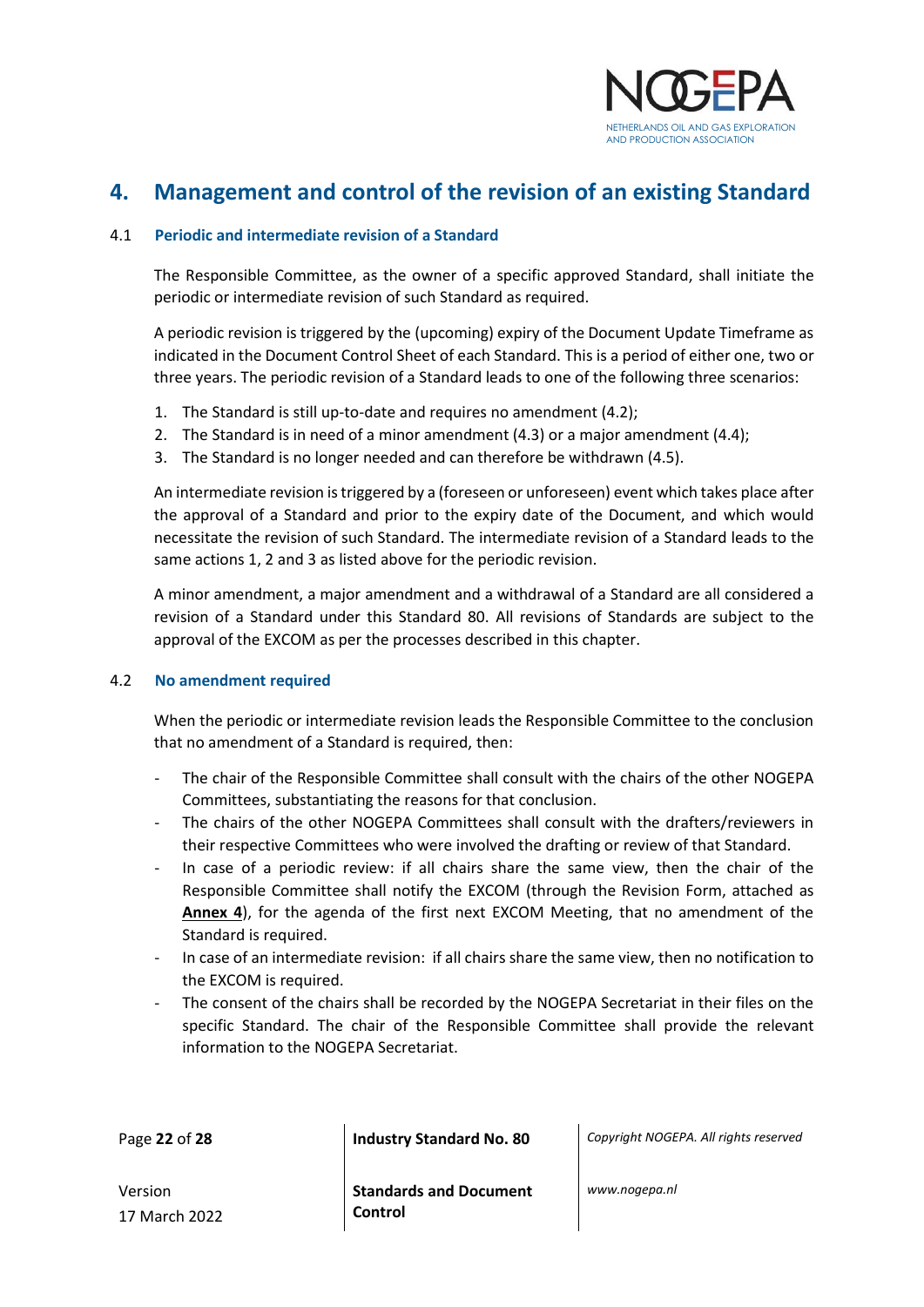

#### <span id="page-22-0"></span>4.3 **Minor amendment**

A minor amendment is an amendment that does not lead to a major substantive change of a Standard. Examples of such minor amendments are:

- Amendments of (references to) the section numbers in legislation.
- Amendments of names of regulators, governmental authorities, institutions or organisations.
- Amendments of form or lay-out of examples or formats.
- Manifest editorial errors.
- Non-material amendments to appendices or annexes

In case of a minor amendment:

- The drafter(s) of the Responsible Committee shall include the proposed amendments in a mark-up version of the existing Standard.
- The Responsible Committee reviews the proposed amendments and determines whether the amendments should be processed or not; in case of doubt the chair of the Responsible Committee forwards the marked-up version of the subject Standard to the chair of the Legal Committee for review.
- The chair of the Legal Committee shall inform the chair of the Responsible Committee of the outcome of the review
- The amendments are noted in the revision history in the document control sheet.
- The mark up version will be published on the NOGEPA website
- -

17 March 2022

#### <span id="page-22-1"></span>4.4 **Major amendment**

All amendments which are not a minor amendment of a Standard are considered to be a major amendment of a Standard.

In case of a major amendment:

- Paragraph 3.1 does not need to be applied.
- Paragraphs 3.2, 3.3 and 3.4 (as needed) shall be applied accordingly.
- Approval procedure:
	- A draft of the reviewed Standard will be forwarded to EXCOM members by e-mail. The e-mail will further contain a notice of a 2 weeks objection period.
	- In case any EXCOM member files an objection within those 2 weeks, the Standard will be bounced back to the Committee Chairmen and Secretariat, and be scheduled for the next EXCOM meeting (as described in paragraph 3.5).
	- In case of no objections, after the 2 weeks objection period, the Secretariat will forward the Standard for signatures in DocuSign to the EXCOM members. The

| Page 23 of 28                | Industry Standard No. 80          | Copyright NOGEPA. All rights reserved |
|------------------------------|-----------------------------------|---------------------------------------|
| Version<br>$17$ March $2022$ | Standards and Document<br>Control | www.nogepa.nl                         |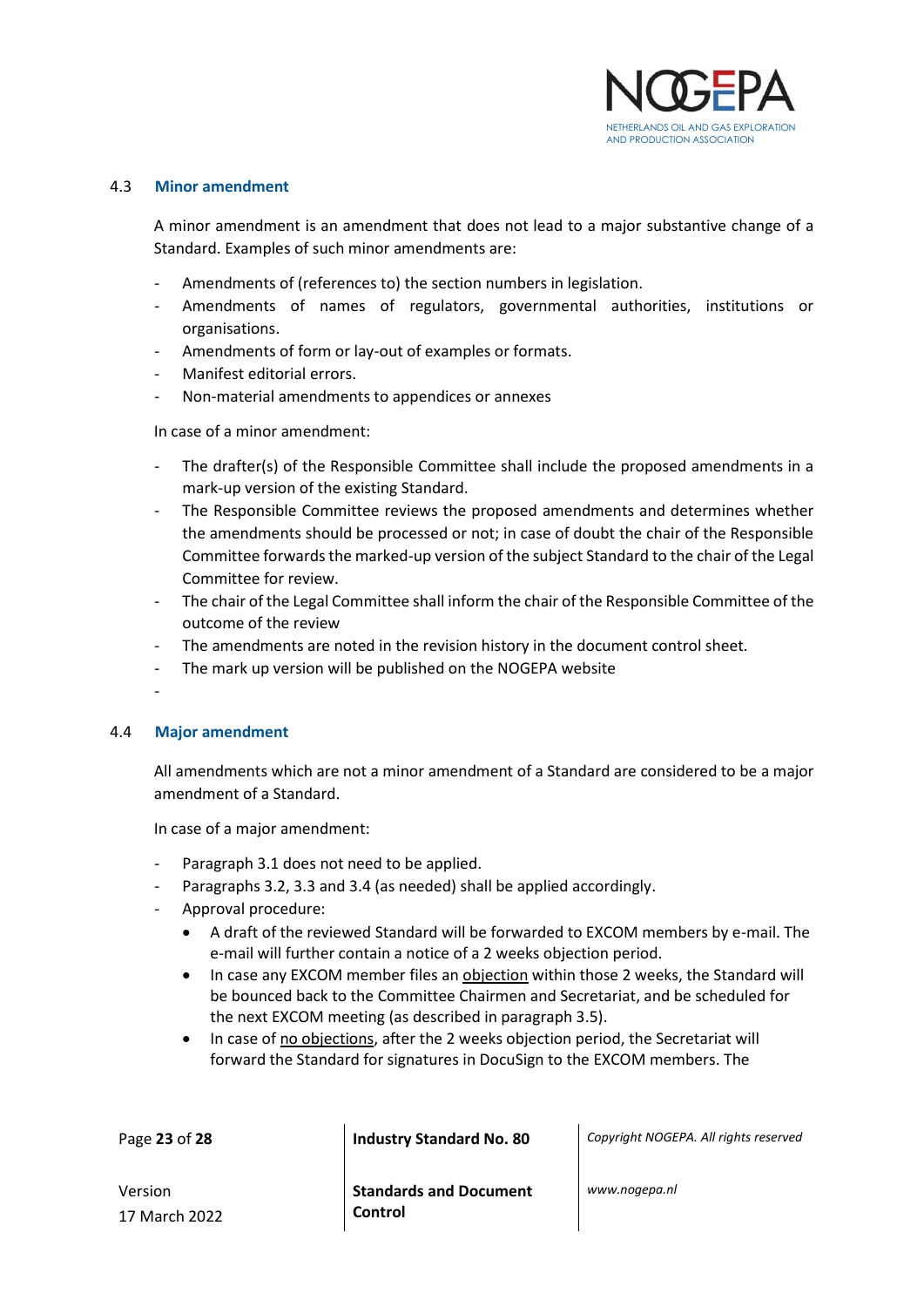

approval of the Standard will be minuted as a fact in the pre-read of the next EXCOM agenda.

Paragraph 3.6 for publication shall be applied accordingly.

## <span id="page-23-0"></span>4.5 **Withdrawal**

-

As the result of the periodic or intermediate revision, an existing Standard may no longer be required and can therefore be withdrawn. The cause for such withdrawal may be in *e.g.* formal legislation or regulations replacing the Standard, or if the scope and content of a Standard becomes part of (an)other Standard(s).

If the periodic or intermediate revision leads the Responsible Committee to the conclusion that a Standard can be withdrawn:

- The chair of the Responsible Committee shall consult with the chairs of the other NOGEPA Committees, substantiating the reasons for that conclusion.
- The chairs of the other NOGEPA Committees forward the draft Standard to the members of their Committees, for discussion and endorsement in their next Committee meeting. By way of exception and when so needed in urgent matters, the chairs of the Committees may solicit the response of their Committee members through email.
- The chairs of the other Committees inform the chair of the Responsible Committee on the endorsement of the withdrawal of the Standard by their Committees.
- If all chairs share the same view, the chair of the Responsible Committee shall recommend the EXCOM, for the agenda of the first next EXCOM Meeting, that withdrawal of the Standard is required. This recommendation shall make note of the endorsement of the chairs of the other Committees.
- If the EXCOM approves the withdrawal of the Standard, the NOGEPA Secretariat shall take the Standard from the NOGEPA website and amend the Standards Register accordingly.
- The withdrawn Standard may remain published at the NOGEPA's Members area of the website provided the Standard is clearly marked as "No longer valid per [date]".

#### <span id="page-23-1"></span>4.6 **Revision trail**

The NOGEPA Secretariat shall provide the drafters of a revised Standard with a format for the Standard to show the revisions made and date thereof, in the Standard.

Page **24** of **28 Industry Standard No. 80** *Copyright NOGEPA. All rights reserved*

Version 17 March 2022 **Standards and Document Control**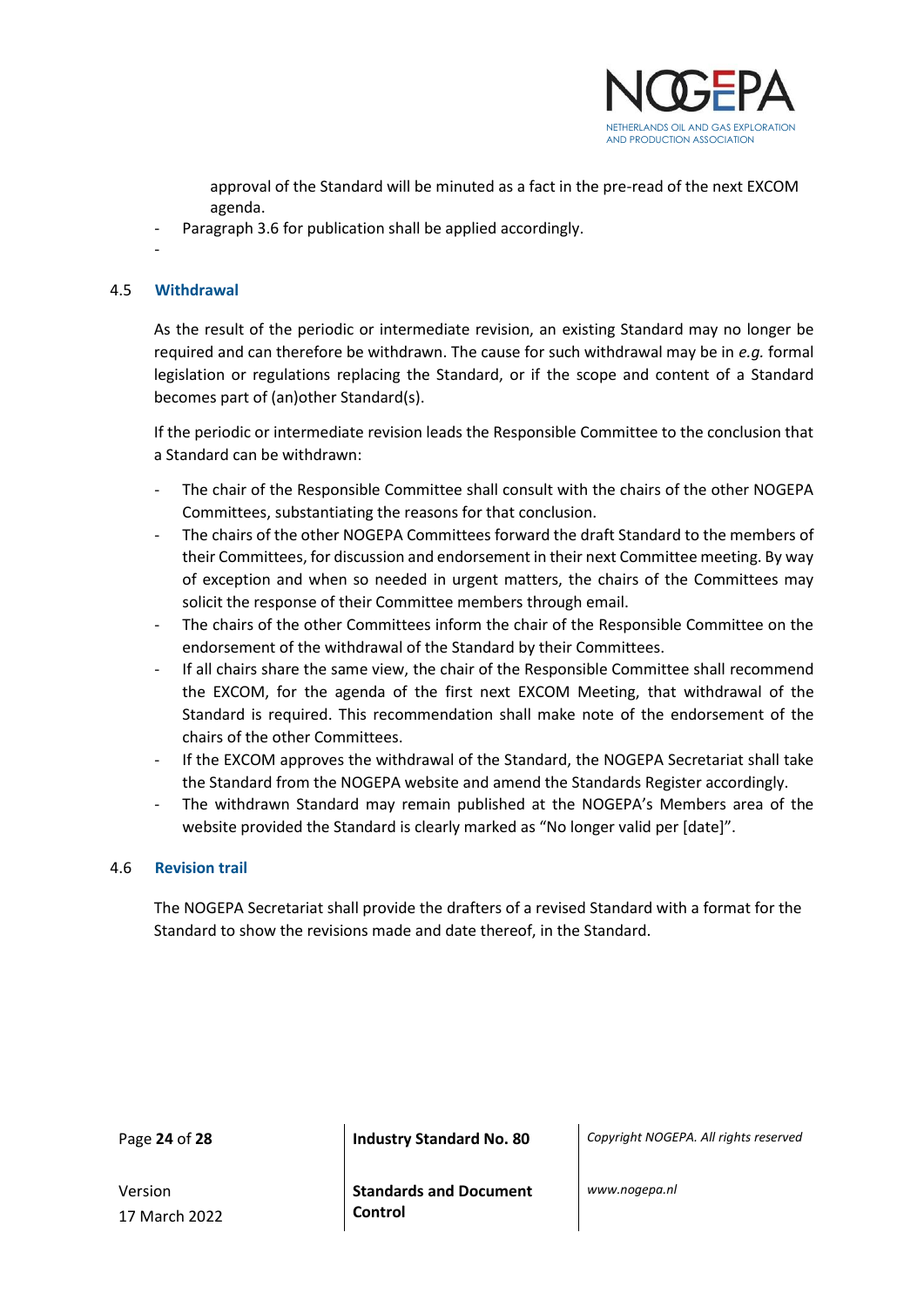

## <span id="page-24-0"></span>**Annex I NOGEPA Industry Standard – Proposal Form**

| <b>Proposed Standard</b>                       |                              |          |  |  |
|------------------------------------------------|------------------------------|----------|--|--|
| No. and title of the Standard                  |                              |          |  |  |
| <b>Purpose</b>                                 |                              |          |  |  |
| <b>Scope</b>                                   |                              |          |  |  |
| <b>NOGEPA Committee</b>                        |                              |          |  |  |
| <b>Responsible Committee</b>                   | HSECOM / LEGCOM / OPCOM      |          |  |  |
|                                                | Name:                        | Company: |  |  |
| <b>Project leader</b>                          |                              |          |  |  |
| <b>Drafters</b>                                |                              |          |  |  |
| Drafting input from other<br><b>Committees</b> |                              |          |  |  |
| Co-drafting with external stakeholders         |                              |          |  |  |
| Co-drafting with external<br>stakeholder(s)    | Yes / No                     |          |  |  |
| <b>External co-drafters</b>                    |                              |          |  |  |
| <b>External stakeholders involved</b>          |                              |          |  |  |
| <b>External stakeholder(s)</b>                 |                              |          |  |  |
| <b>External consultation required</b>          | Yes / No                     |          |  |  |
| <b>Other</b>                                   |                              |          |  |  |
| <b>Indicative timing</b>                       | Drafting                     | • weeks  |  |  |
|                                                | Internal review              | • weeks  |  |  |
|                                                | <b>External consultation</b> | • weeks  |  |  |
| <b>Translation required</b>                    | Yes / No                     |          |  |  |
|                                                |                              |          |  |  |
|                                                |                              |          |  |  |

| Sign-off (initials and date) | Chair RC: | Chair EXCOM: |  |
|------------------------------|-----------|--------------|--|
|                              |           |              |  |

Page **25** of **28 Industry Standard No. 80** *Copyright NOGEPA. All rights reserved*

Version 17 March 2022 **Standards and Document Control**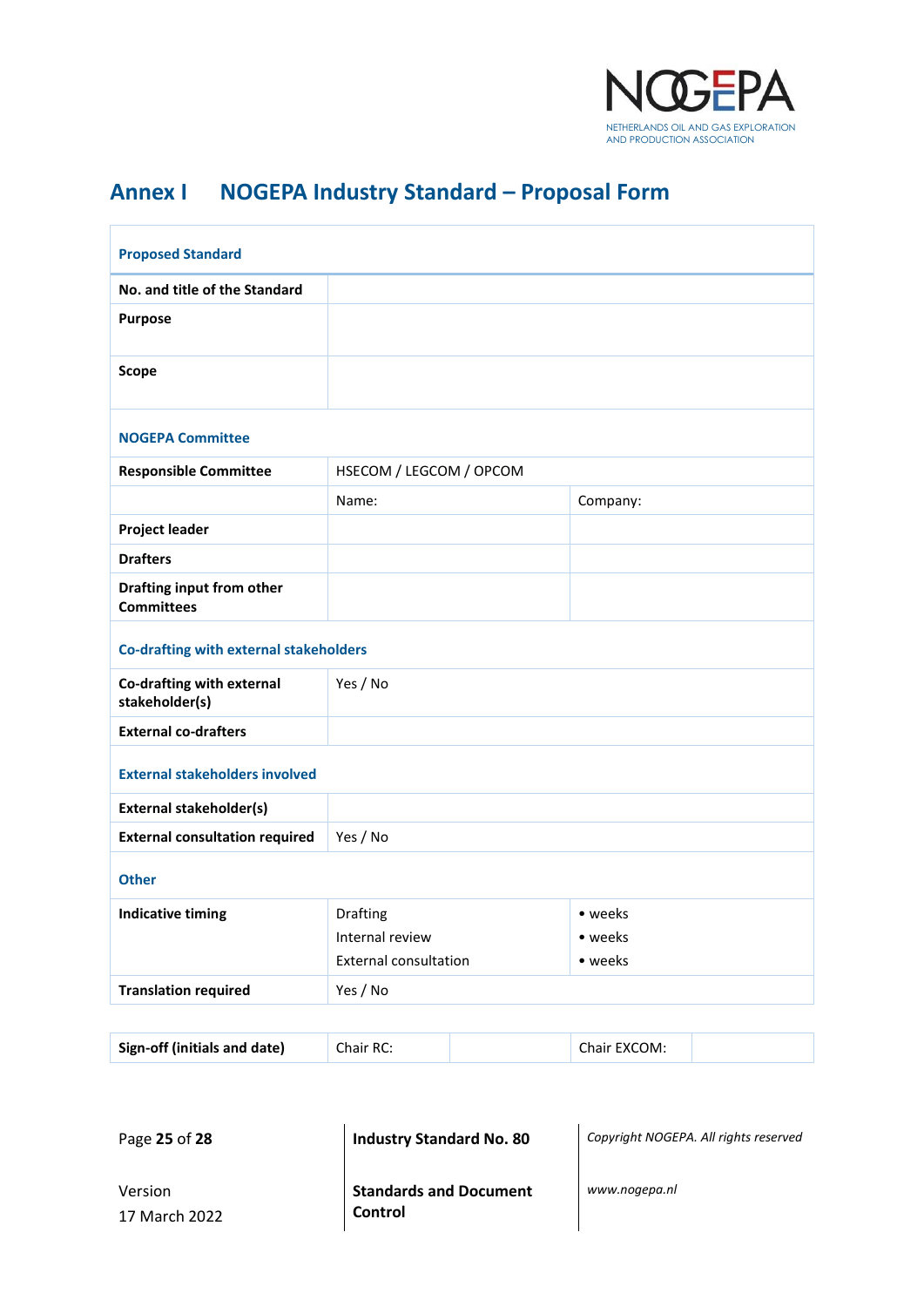

## <span id="page-25-0"></span>**Annex II Project Progress Form**

| No            |  | plan | actual | delay | Support |
|---------------|--|------|--------|-------|---------|
| Standard      |  |      |        |       | needed  |
|               |  |      |        |       |         |
| Initial draft |  |      |        |       |         |
| Meeting       |  |      |        |       |         |
| Review        |  |      |        |       |         |
| Approval date |  |      |        |       |         |
| publishing    |  |      |        |       |         |
| <b>Notes</b>  |  |      |        |       |         |
| $\bullet$     |  |      |        |       |         |

Version 17 March 2022

Page **26** of **28 Industry Standard No. 80** *Copyright NOGEPA. All rights reserved*

**Standards and Document Control**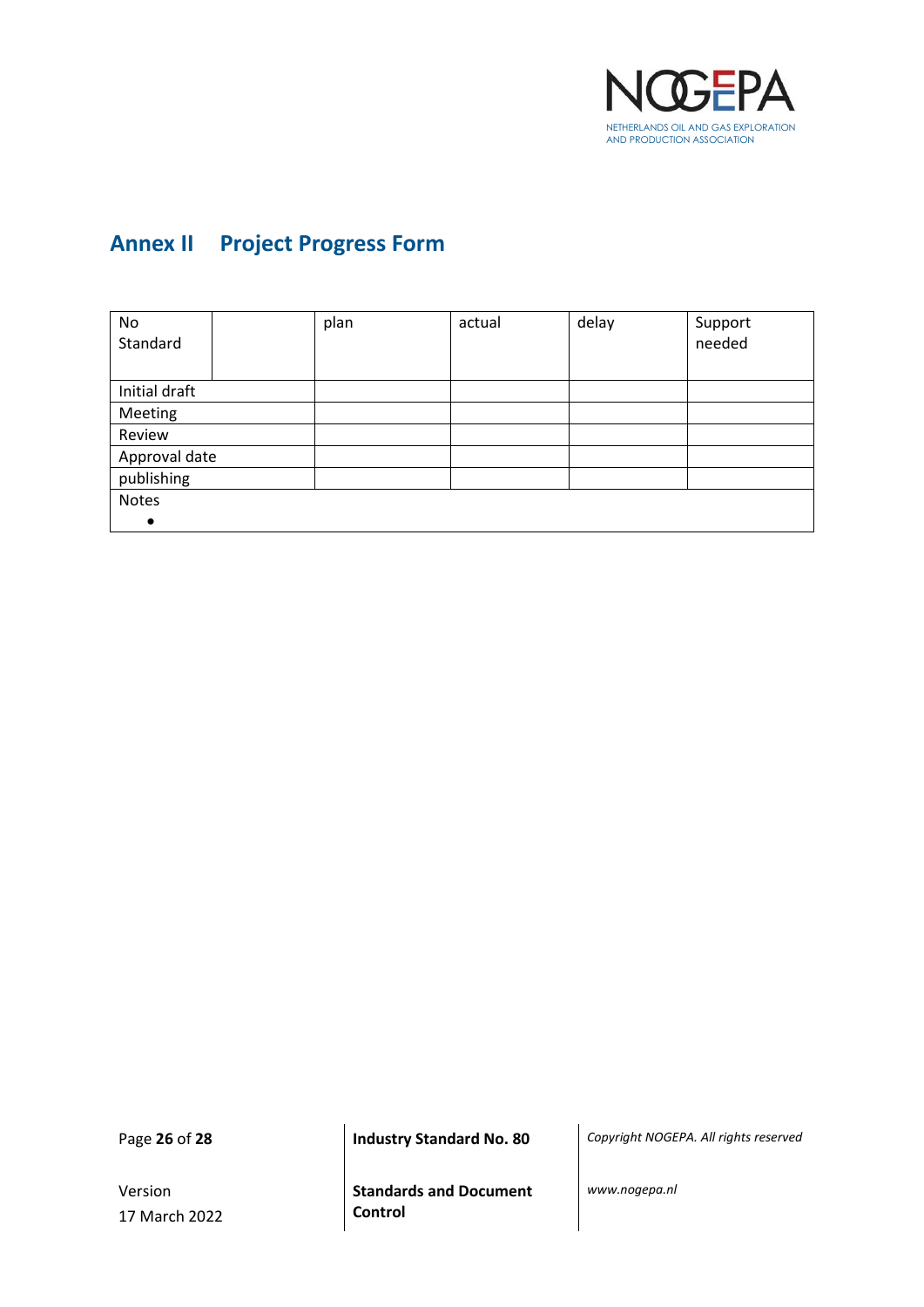

## <span id="page-26-0"></span>**Annex III Document Control Sheet**

| <b>Control Sheet</b>   |                                                                    |
|------------------------|--------------------------------------------------------------------|
| Responsible Committee  |                                                                    |
| Title Document (NL)    |                                                                    |
| Title Document (UK)    |                                                                    |
| Type Document (NL/UK)  |                                                                    |
| <b>Control Number:</b> |                                                                    |
| <b>Control Status:</b> | Controlled / Uncontrolled when printed                             |
| <b>Issue Status</b>    | This document has been published electronically on the NOGEPA      |
|                        | Website. In order to maintain this document as a "controlled copy" |
|                        | any formal revisions will be published via this Website and should |
|                        | replace all previously issued revisions.                           |

| Document update timeframe |                  |                  |
|---------------------------|------------------|------------------|
| l C1 - 12 Months          | $C2 - 24$ Months | $C3 - 36$ Months |
| l C4 – 60 Months          |                  |                  |

| <b>Endorsed by</b>            |       |  |
|-------------------------------|-------|--|
| Health Safety and Environment | Name  |  |
| Committee                     | Date: |  |
|                               | Name  |  |
| Legal Committee               | Date: |  |
|                               | Name  |  |
| <b>Operations Committee</b>   | Date: |  |
| <b>Approved by</b>            |       |  |
| <b>Executive Committee</b>    | Name  |  |
|                               | Date: |  |

| <b>Revision History</b> |      |             |        |          |          |
|-------------------------|------|-------------|--------|----------|----------|
| Rev                     | Date | Description | Author | Reviewed | Approved |
|                         |      |             |        |          |          |
|                         |      |             |        |          |          |
|                         |      |             |        |          |          |

This document will be controlled in accordance with the NOGEPA Industry Standard No. 80 on Standards and Document Control.

Page **27** of **28 Industry Standard No. 80** *Copyright NOGEPA. All rights reserved*

Version 17 March 2022 **Standards and Document Control**